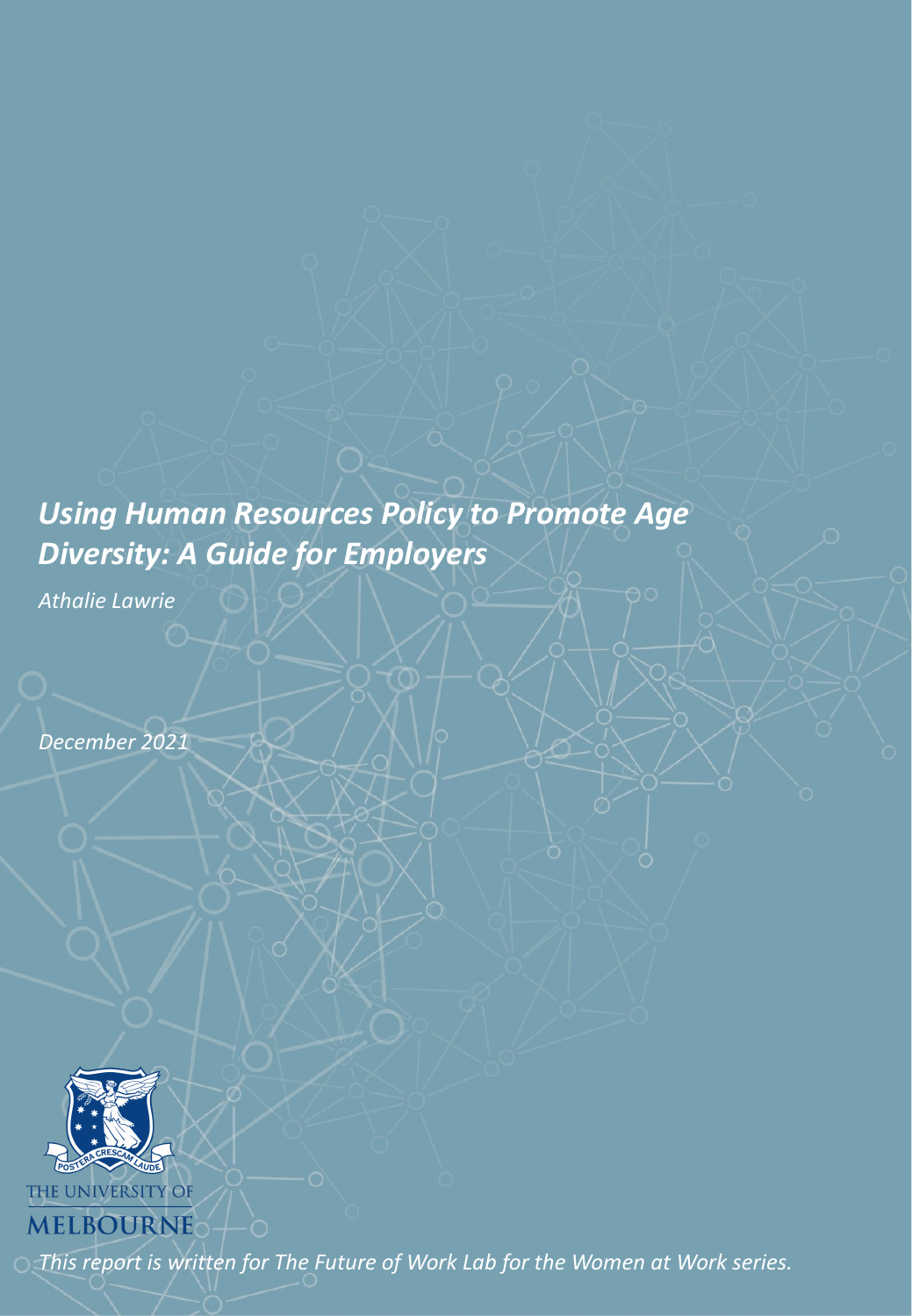## **Athalie Lawrie**

Master of Social Policy<br>athalielawrie@gmail.com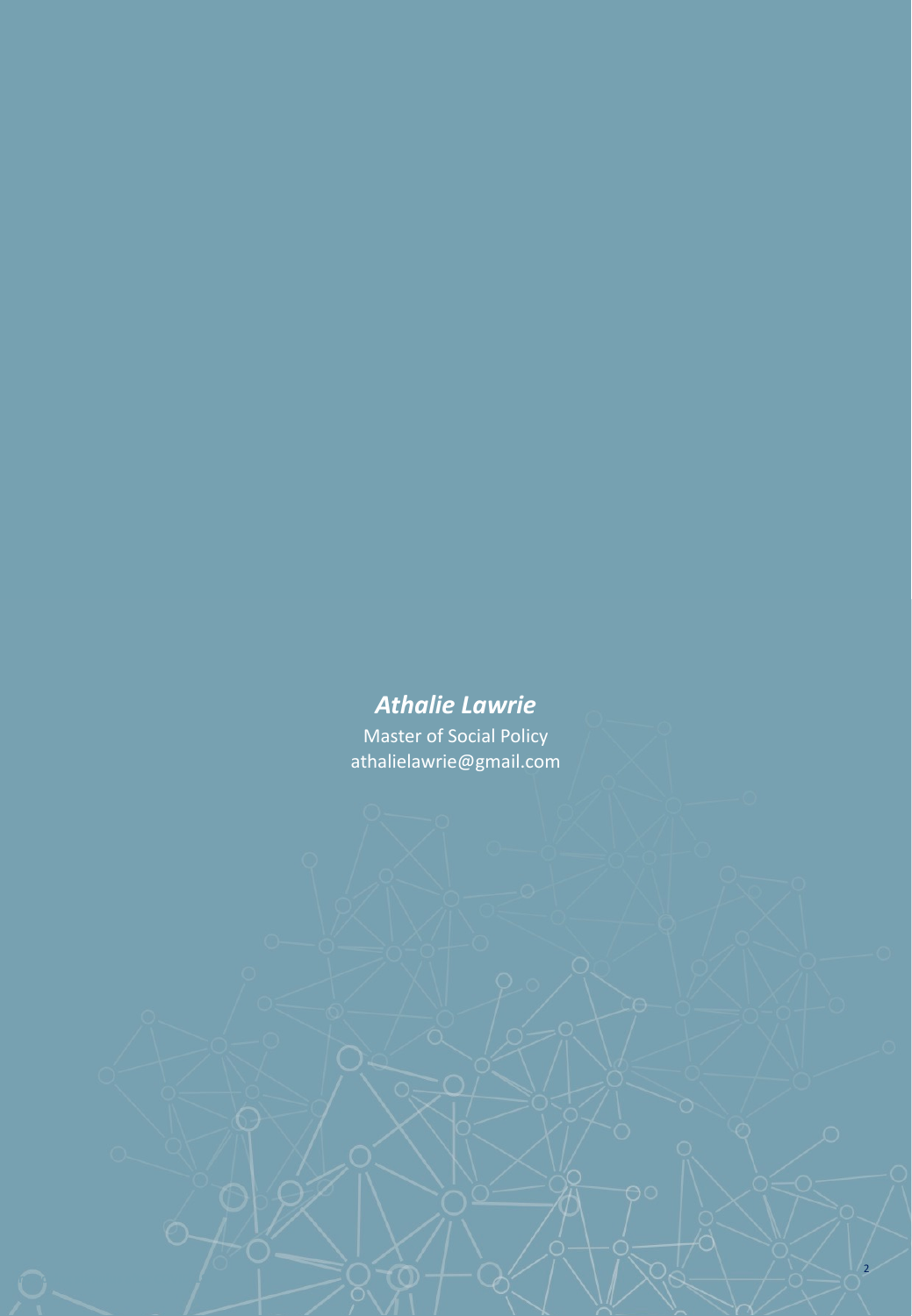

## *Contents*

| <b>Table of Contents</b>                           |                                   |                                                            | 3  |
|----------------------------------------------------|-----------------------------------|------------------------------------------------------------|----|
|                                                    |                                   |                                                            | 4  |
| Abbreviations                                      |                                   |                                                            | 5  |
| <b>Executive Summary</b>                           |                                   |                                                            |    |
|                                                    | Findings                          |                                                            | 5  |
|                                                    |                                   | Recommendations                                            | 5  |
| Introduction                                       |                                   |                                                            | 7  |
| Age Diversity                                      |                                   |                                                            | 9  |
| Age Discrimination                                 |                                   |                                                            | 10 |
|                                                    |                                   |                                                            | 10 |
|                                                    | Gendered Ageism                   |                                                            |    |
|                                                    |                                   | Early Retirement and Economic Disadvantage for Older Women |    |
|                                                    |                                   | Challenges for Age Diversity                               | 12 |
| HR Policies for a Successful Age Diverse Workforce |                                   |                                                            |    |
| $\mathbf{1}$ .                                     | Training and Development          |                                                            | 12 |
|                                                    | i.                                | Employee Training and Development - The "Age Training Gap  | 12 |
|                                                    | ii.                               | <b>Management Training</b>                                 | 13 |
| 2.                                                 | Flexibility and Part-Time Options |                                                            | 13 |
|                                                    | i.                                | <b>Flexibility for Caring Responsibilities</b>             | 13 |
|                                                    | ii.                               | Menopause and Health Leave                                 | 15 |
| Conclusion                                         |                                   |                                                            | 19 |
| Bibliography                                       |                                   |                                                            |    |
|                                                    |                                   |                                                            | 21 |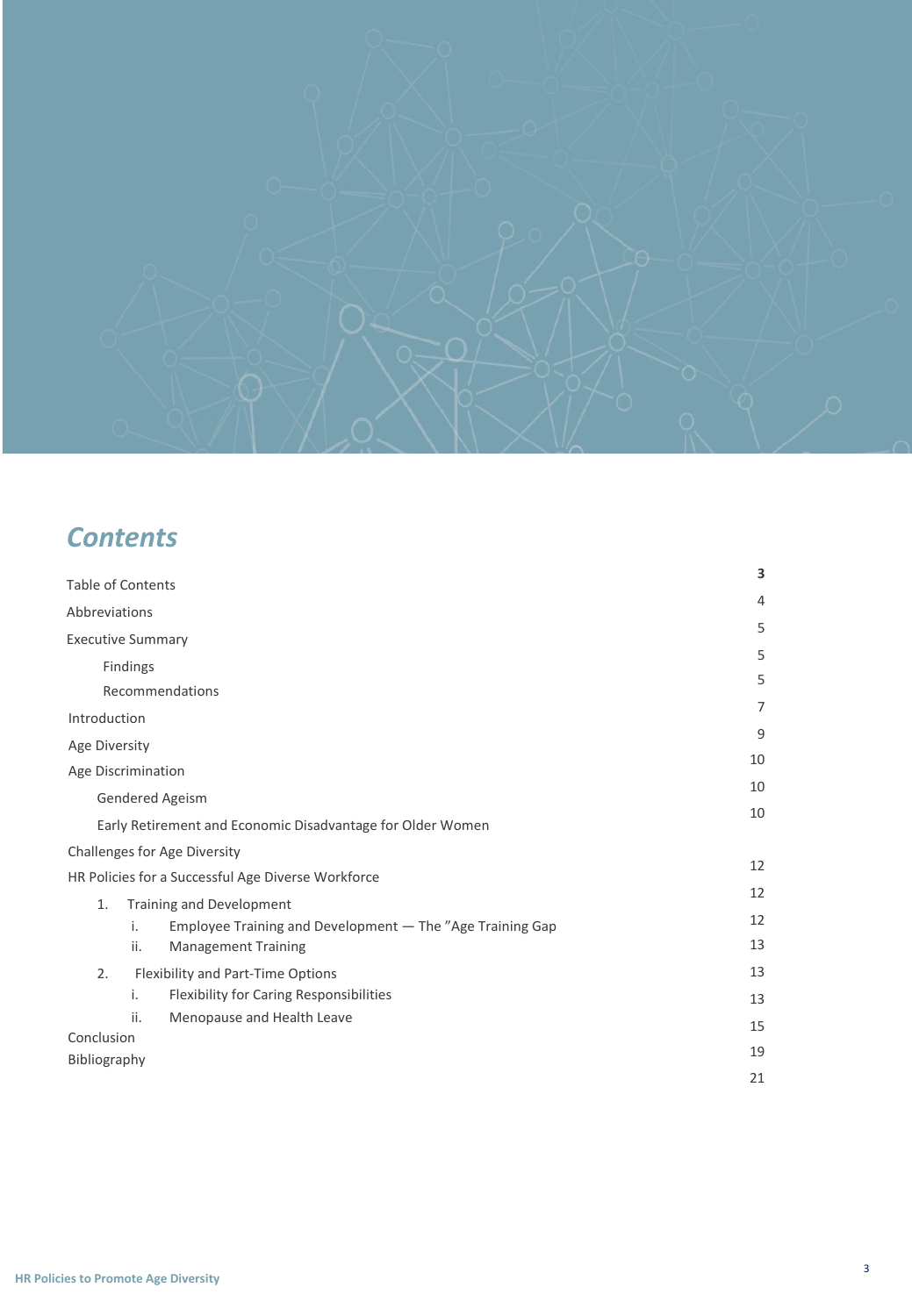

# *Abbreviations*

| <b>ABS</b>   | <b>Australian Bureau of Statistics</b>             |
|--------------|----------------------------------------------------|
| <b>ACTU</b>  | <b>Australian Council of Trade Unions</b>          |
| <b>AHRC</b>  | <b>Australian Human Rights Commission</b>          |
| <b>AHRI</b>  | <b>Australian HR Institute</b>                     |
| <b>AIHW</b>  | Australian Institute of Health and Welfare         |
| <b>CALD</b>  | Culturally and Linguistically Diverse              |
| <b>HILDA</b> | Household, Income and Labour Dynamics in Australia |
| <b>HR</b>    | <b>Human Resources</b>                             |
| <b>VWT</b>   | Victorian Women's Trust                            |
|              |                                                    |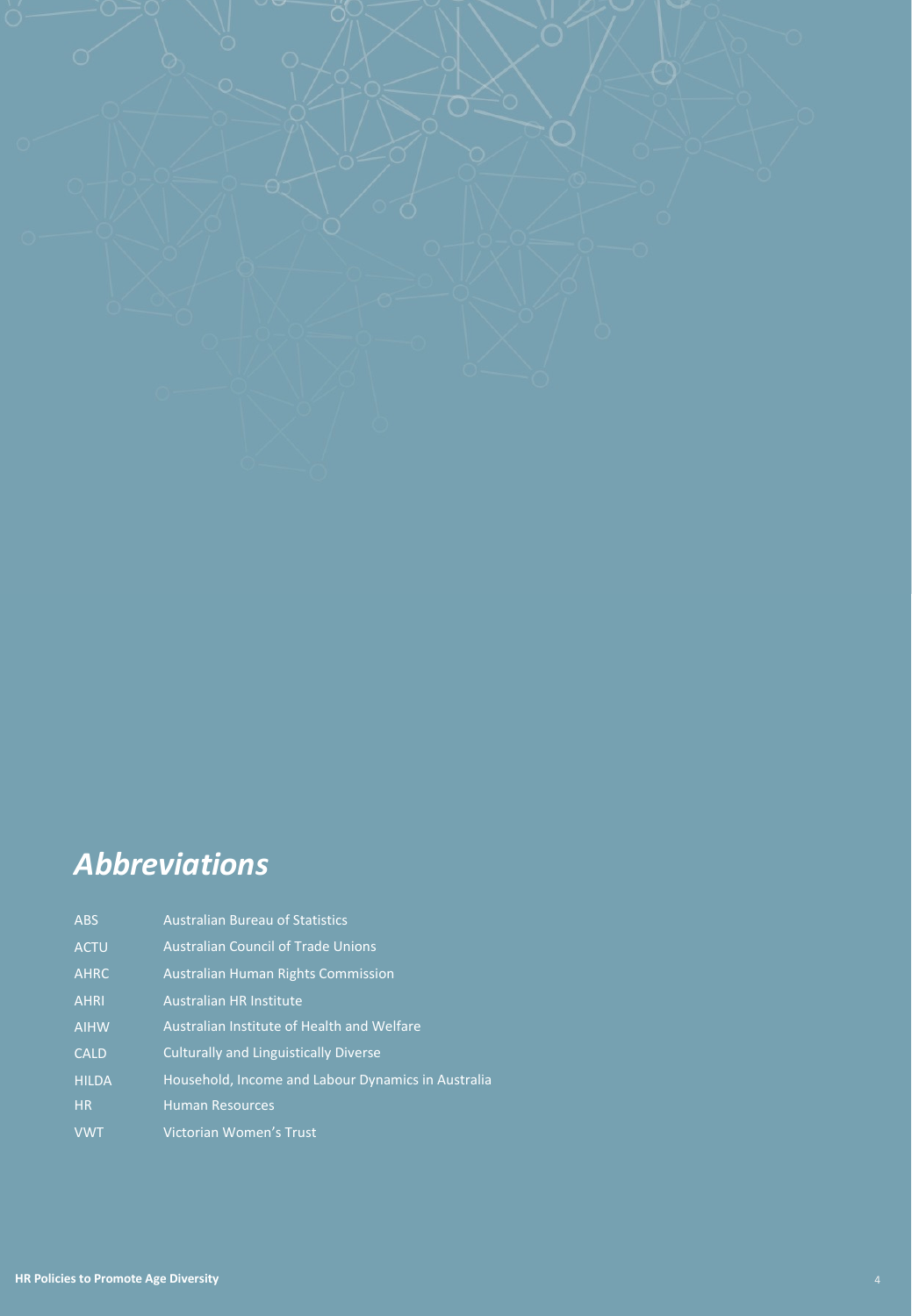## *Executive Summary*

Like much of the developed world, Australia has an aging population. As the baby boomer population, born between 1946 – 1964, have aged, over-65s have made up an increasing portion of the Australian population (ABS, 2020a). Due to low birth rates and increasing life expectancy, the proportion of the population aged over 65 is expected to continue growing over the following decades (AIHW, 2018). The Australian Government has predicted that the share of the population aged 65 years and over will be 23% in 2060-61, compared to 16% in 2019-20 (Australian Government, 2021, p. 37). Because the population is aging, a growing number of workers will be older, and organisations will need to retain older workers in order to maintain their workforces.

While an older workforce will be an inevitable consequence of the aging population, many Australian organisations are lacking policies which directly address the needs of older employees. In April 2021 the Australian HR Institute (AHRI) released a report on *Employing and retaining older* workers, created in collaboration with the Australian Human Rights Commission (AHRC). The report is based on the results of a survey taken in 2014, 2018 and 2021 of academics, human resources (HR) and business leaders (AHRI, 2021). The report demonstrates that the needs of older workers are not being met by many Australian organisations, and many older workers are leaving the workforce as a result.

Building on the results of the AHRI report, this report considers the changes that can be made to organisations' HR policies to accommodate the needs of older workers. The report also addresses the reasons for having an age diverse workforce, including benefits for employers, their employees and society in general.

## *Findings*

- Age diversity can improve company productivity especially in 'creative' industries.
- The departure of older workers from the workforce is leading to a loss of knowledge and skills from organisations.
- While many organisations recognise that age diversity could benefit their business, very few have policies to actively promote age diversity in their workforce.
- Age discrimination is preventing many older workers from participating in the workforce.
- Women are particularly affected by age discrimination because of 'gendered ageism'. As a result, they face poor economic outcomes in retirement.
- Organisations with age diversity in their workforce may face some challenges due to the process of 'social categorisation'. It is possible to mitigate this through the introduction of policies which signal that age diversity is valued in the organisation.
- Training and development, part-time options and flexible work were identified as key initiatives for retaining older workers.
- There is an 'age-training gap', older women are particularly likely to stop receiving training and educational opportunities.
- Management attitudes contribute to age discrimination in the workforce. Many Australian organisations do not offer training on how to manage different generations to line managers.
- Older women are often responsible for caring for their family members, including their grandchildren, spouse or parent. Caring commitments can make it difficult to remain in the paid workforce.
- Women from CALD backgrounds face particular challenges when it comes to balancing caring responsibilities with paid work.
- Many older women are working while dealing with the symptoms of menopause, which can affect their careers.

## **Recommendations**

Employers should review their training and educational practices to identify whether there is age or gender bias in the allocation of training

- 1. opportunities or funding for education.
- 2. Workers should have the opportunity to pursue reasonable training and education, regardless of gender or age.
- Unconscious bias training should be a regular component of professional development, and this training should include education on
- 4. Managers should receive specific training on age bias and on managing age-diverse teams.
- If possible, flexible work should be made standard across the workforce, to reduce the stigma faced by women who work flexibly to accommodate their caring responsibilities.
- 6. Workplaces should offer leave for workers who need to do regular care for family members.
- Employers should educate themselves on the cultural needs of workers from CALD backgrounds and accommodate their needs in regard to caring responsibilities and cultural practices.
- 8. Appropriate accommodations should be made for women experiencing menopause symptoms, including leave, flexible work, working from home or the ability to work in a cool and quiet environment.
- 9. Organisations should make efforts to educate their workforce on menopause and its symptoms in order to reduce stigma. This education could be included in diversity and inclusion training and induction training.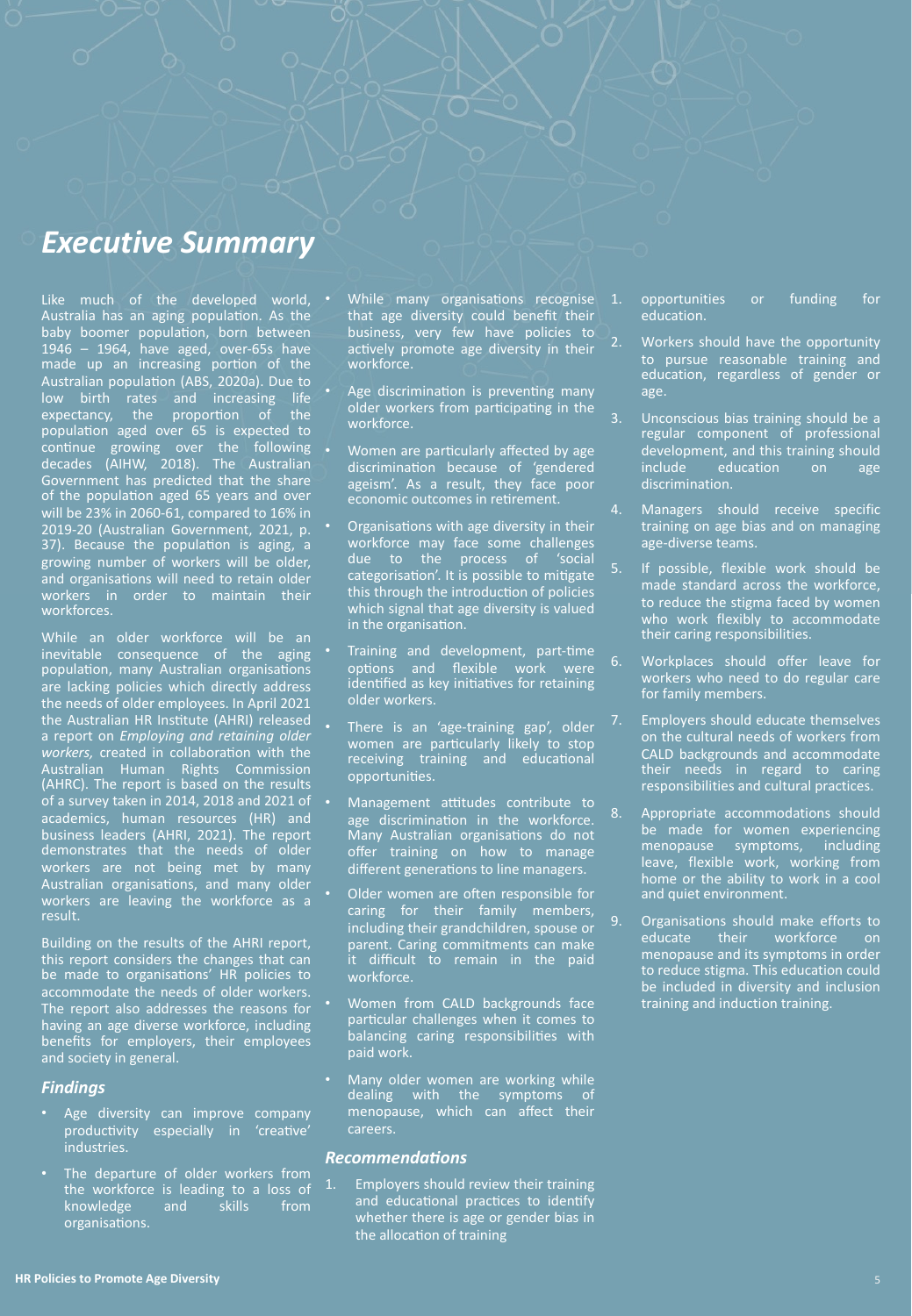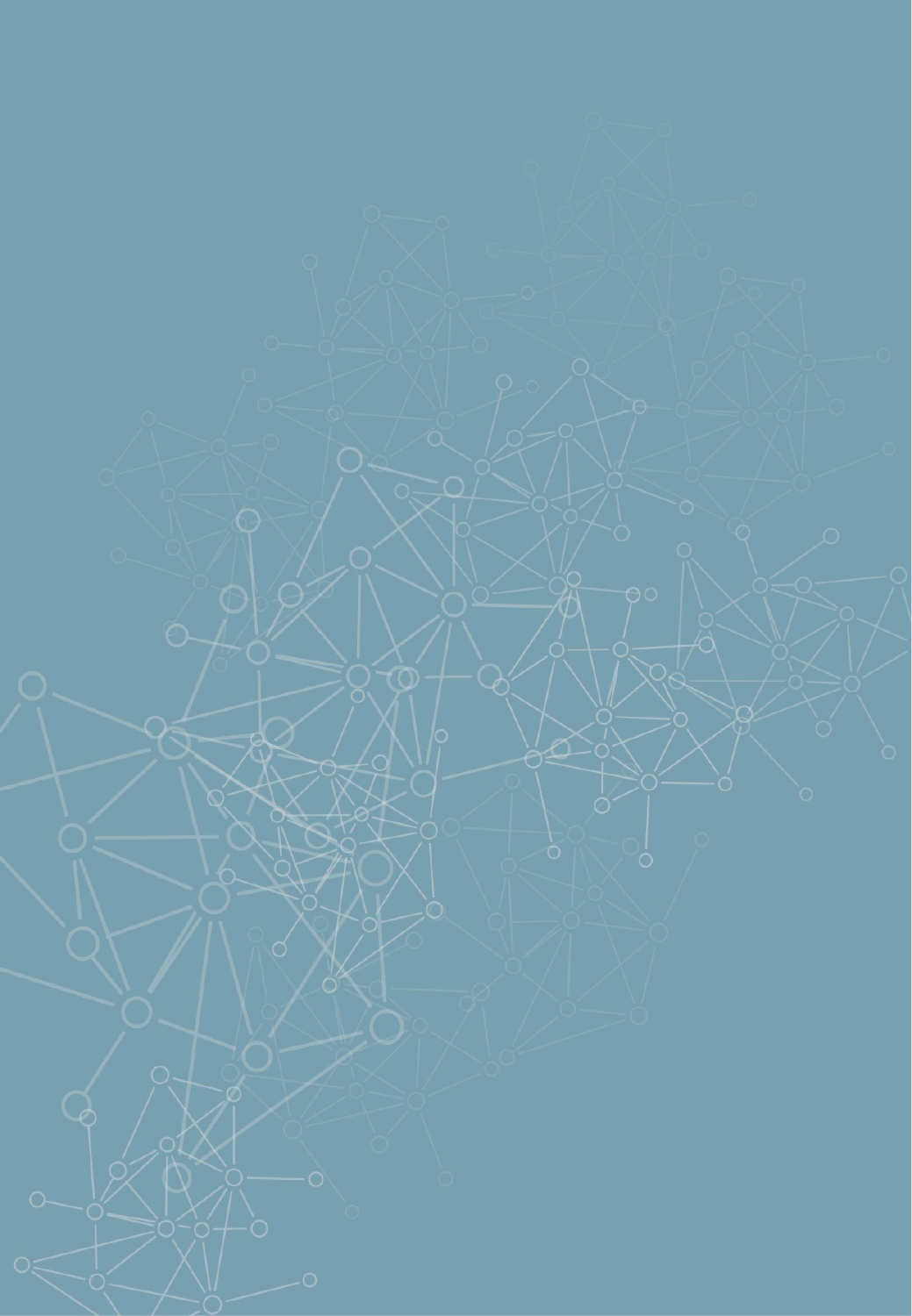

## *Introduction*

A growing number of employers are recognising the benefits of age diversity in the workforce . An age diverse workforce can boost productivity and improve workers' performance . However, many older workers are still facing discrimination because of their age . A recent report released by the Australia HR Institute (AHRI) in partnership with the Australian Human Rights Commission (AHRC), *Employing and retaining older workers* , has illuminated the issue of age discrimination in Australian workplaces . The report concerns the results of a survey undertaken in February 2021 , as well as in 2018 and 2014 . The survey, which drew responses from 604 academics, human resources (HR) and business leaders, shows that many still hold discriminatory attitudes towards older workers (AHRI, 2021 , p . 5 ) . The report also reveals that many employers are not implementing HR policies which would make their workplaces age diversity friendly (Ibid, p . 22 ) .

Older women are particularly vulnerable to discrimination because of the combined effects of sexism and ageism . Workforce participation amongst older women is low, and many older women are facing dire

economic conditions in their retirement (Australian Government, n.d.; Senate Economics References Committee, 2016 ) . Older women face a number of challenges to remain in the workforce, including lack of access to training, juggling of caring responsibilities and working while experiencing menopause .

By introducing policies to address and accommodate the needs of older women, workplaces can reduce discrimination and retain older workers . This report includes some policy solutions which could be implemented by employers to achieve these outcomes . .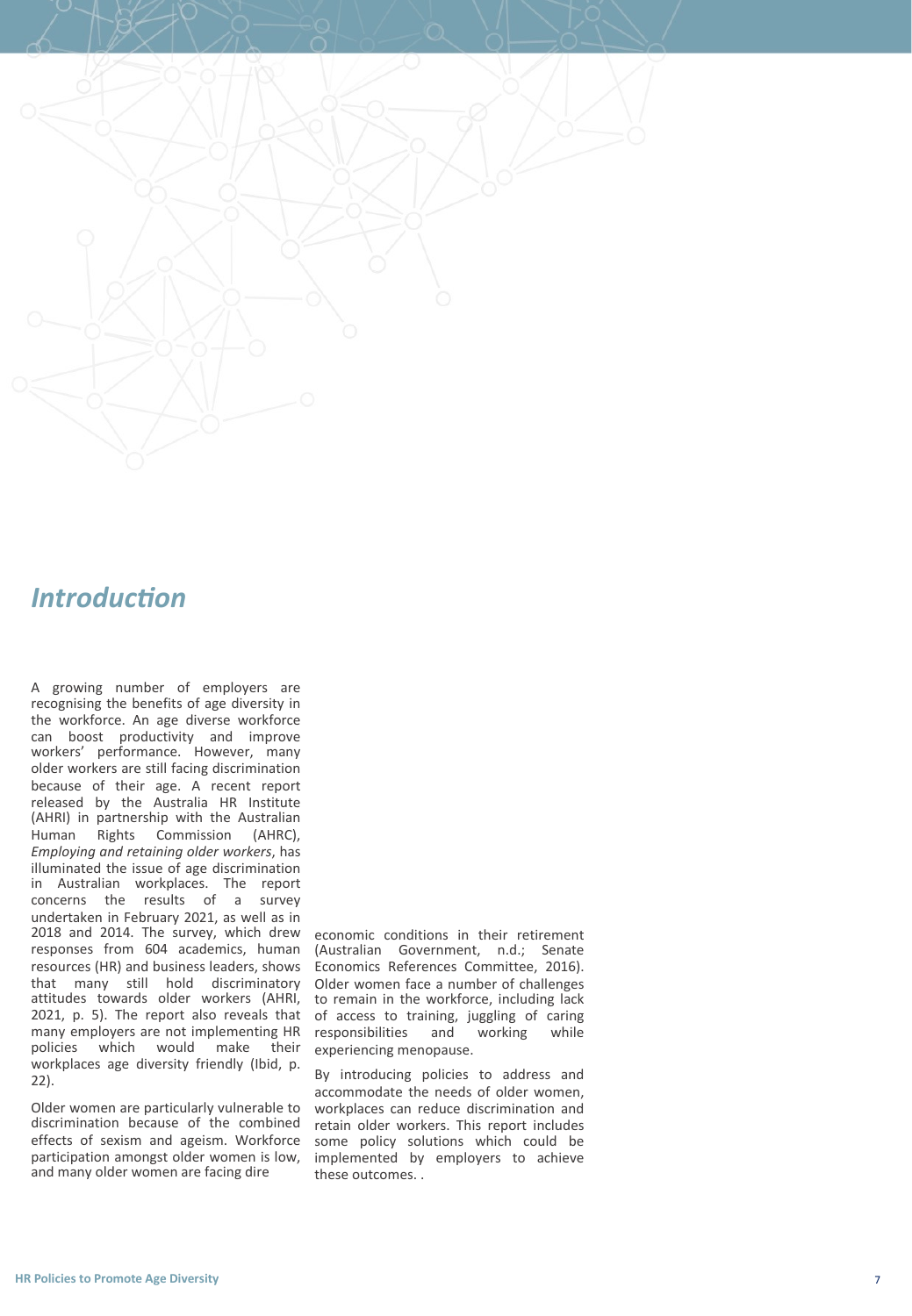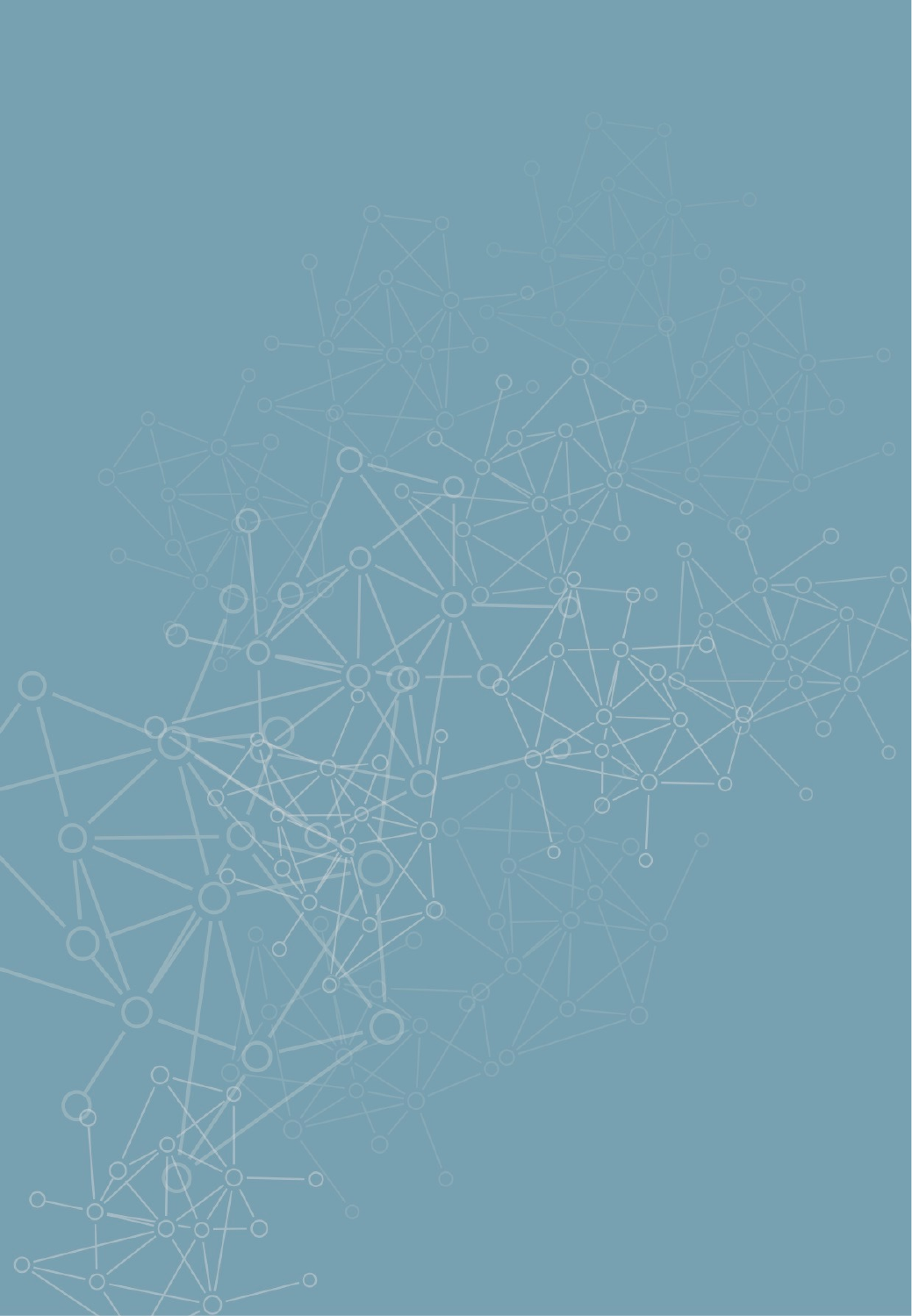## *Age Discrimination*

Despite the benefits that can be realised by employers through pursuing age diversity in the workforce, many older Australians<br>find it difficult to stay employed or find new work due to the prevalence of age discrimination . Age discrimination refers to the unfavourable treatment of a person because they are considered to be too old or too young (AHRC, 2014, p. 1)

Age discrimination is illegal under the *Age Discrimination Act 2004* , but older individuals still find it difficult to find and retain work (Senate Economics References Committee, 2016 , p . 34 ) . The AHRC has found the workplace to be one of the most common contexts for age discrimination . Of all the age discrimination complaints made to the AHRC in 2014 -15 , 70 % are related to employment discrimination (AHRC, 2016, p. 11).

Age discrimination can present in a number of ways, including as an obstacle to employment . Job adverts alluding to age, for example seeking "recent graduates", are a more subtle form of discrimination faced by older workers looking for work (Terrell, 2019 ) . Older workers already in work may also face discrimination within their organisation through limited opportunities for advancement (Gordon, 2018 , p . 33 ) . It may be perceived that they have lower productivity and limited technology skills, compared to younger colleagues (Ibid) .

The *Employing and retaining older workers* report demonstrates that negative stereotypes about the competency of older workers are dominant in Australian workplaces . Older workers were considered loyal and reliable by survey respondents ; however, younger workers were considered to have greater ambitions, better technology skills and to be more physically capable by the majority of those surveyed (AHRI, 2021, p. 10).

The report also considers the perception of age by recruiters . According to almost half of the HR professionals surveyed, their organisation had an age above which they would be reluctant to recruit (Ibid, p. 16). Hesitancy to recruit older workers was found to be more prevalent in the public sector, compared to private and not-forprofit organisations (Ibid, p . 17 ) . Larger organisations (employing more than 500 people) were also 10 % more likely to be hesitant about hiring older workers (Ibid) .

Age discrimination can have serious negative impacts on those who are subjected to it . First of all, the experience of discrimination, including negative stereotypes and assumptions can cause a decline in physical and mental health (AHRC, 2016, p. 12) also reduce self-confidence and selfesteem and diminish motivation to remain in the workforce (AHRC, 2016, p. 12). Further, discrimination can create a self fulfilling prophecy, where -in workers who are consistently exposed to negative stereotypes are likely to conform to lower expectations (Gordon, 2018, p. 35).

Since 2018 , there has been a 6 . 1 % increase in the proportion of HR professionals who have identified people aged 51 -55 as 'older workers' (AHRI, 2021 , p . 9 ) . This suggests that a larger, and younger group of workers may be facing aged based discrimination in the workforce, and therefore dealing with the detrimental effects of workplace discrimination .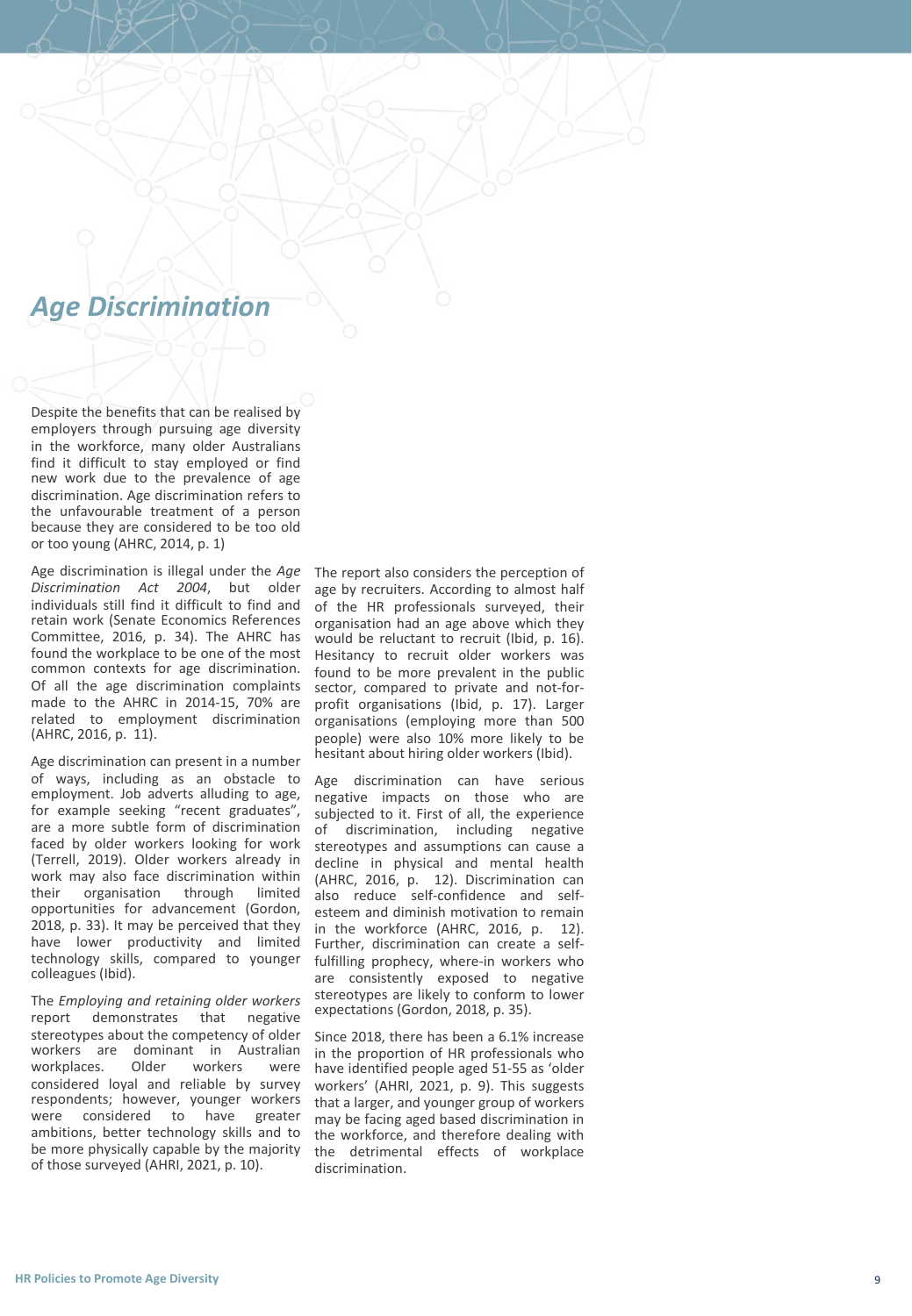## *Age Diversity*

Evidence suggests that embracing an age diverse workforce could boost productivity. A 2013 study based on survey data of around 18,000 companies from the German Institute for Employment Research found that age diversity can have positive impacts on company productivity, particularly in 'innovative' or 'creative' industries (Backes-Gellner and Veen, 2013, p. 291). In these industries, researchers found that the ideal workforce was one with a broad mixture of young and old employees (Ibid). It is believed that increased age diversity can encourage better problem-solving practices due to the combination of workers with different skills and backgrounds (Ibid, p. 282). This can be a competitive advantage in industries where creativity and complex decision making are required (Ibid, p. 282).

Conversely, a lack of age diversity can create a stagnant workforce, in which people stay in the same position for a long period of time, limiting advancement opportunities for others (Backes-Gellner and Veen, 2013, p. 283). An age diverse workforce can be more dynamic, as older workers leaving or moving to part-time work can provide opportunities for younger workers to advance and take on new responsibilities (Ibid).

Failure to retain older workers can also result in a loss of human capital for employers. According to the *Employing and retaining older workers* report, the departure of older workers has caused a loss of key skills or knowledge in almost 60% of the organisations included in the survey (AHRI, 2021, p. 21). As the aging of the Australian population is expected to continue over the coming decades, due to a combination of low birth rates and increasing life expectancy, the share of younger workers will shrink making the loss of older workers more detrimental (AIHW, 2018; Australian Government, 2021, p. 37).

Working in an age diverse workforce can also benefit older workers, and therefore may contribute to them staying in the workforce longer. One study has shown<br>that older workers felt the most included as members of an age diverse team (Matz-Costa et al, 2012, p. 62). Older workers who are employed in age diverse workforces are also likely to have greater self-esteem and work performance than their counterparts who are facing age discrimination (AHRC, 2016, p. 12)).

The benefits of an age diverse workforce are already recognised by many employers. A global survey conducted by AARP, an interest group representing over 50s, collected data from 6000 employers in 36 countries (Terrell, 2020). 83% of those surveyed indicated that they saw age diversity in their workforce as integral to growth and success (Ibid).

However, this has not always translated into proactive policies encouraging age diversity. According to AARP's survey, 53% of businesses did not include age as part of their diversity and inclusion policies (Ibid). The *Employing and retaining older workers* report reveals that only 9.7% of the Australian organisations surveyed were proactively recruiting older workers (AHRI, 2021, p. 13). A much greater percent (23%) of organisations had taken no steps to encourage age diversity through their recruitment practices (Ibid). The report also found that 31.6% of organisations consult with older workers on issues of concern to the workplace, while 7.3% planned to in the future (Ibid, p. 8).

## *Gendered Ageism*

As a result of existing at the intersection of age and gender bias, older women are particularly vulnerable to discrimination. The intersection of sexism and age discrimination has been labelled 'gendered<br>ageism' (Lössbroek and Radl, 2019, p. 2175). Women are more likely to face discrimination based on their age due to cultural factors, such the negative depictions of older women in media and culture, and the importance placed on women's physical attractiveness (Ibid). One<br>effect of gendered ageism is that women are considered to be "old" at a younger age than men, despite having longer life expectancies (Ibid).

Gendered ageism is detrimental to the employment prospects of older women. Older women are more likely than men to face perceptions that their skills are outdated, they are slow to learn new things and that they will do substandard work (Senate Economics References Committee, 2016, p. 33). Furthermore, according to Radl (2012) women are considered 'too old to work' at age 60, while men are at 64.5 (p. 762). The experience of older women is not given the same respect as that of older men, who are often seen as leaders and mentors (Barnett, 2005, p. 26). These

perceptions may have contributed to <sup>a</sup> disparity in labour force participation between men and women. Workforce participation rate for older men (aged 55- <sup>64</sup> years) was 13% higher than for older women in 2017 (Australian Government, n.d.). Women are also more likely to experience the negative effects of discrimination on health and self-image. The AHRC has found that women are more likely to report that their most recent experience of age discrimination had caused them stress or impacted their mental health or self-esteem (ARHC, 2016, p. 71).

Concerning both sexism and age discrimination, researchers have described the phenomena of 'collective relative deprivation' (CRD). CRD emerges when members of a group (e.g. older women) feel that their group is systemically disadvantaged in the workplace, while another group is privileged (Kunze et al, 2013, p. 418). The experience of CRD can reduce commitment to work, job involvement and ultimately impact an organisation's performance (Ibid).

Age discrimination can also be more financially problematic for women. Many women return to the workforce after taking time out to raise children. For these women, employment in older age can be an important opportunity to increase their retirement savings (AHRC, 2009, p. 19). The effect of age discrimination on earnings, due to lower workforce participation and lesser opportunities for advancement can therefore be detrimental for women seeking to make up for lost time in paid work (Ibid).

## *Early Retirement and Economic Disadvantage for Older Women*

Data collected by the Australian Bureau of Statistics (ABS) from 2020 demonstrates a trend towards early retirement in Australia. While the average age that Australians intend to retire is at 65.5 years, the average retirement age is actually only 55.4 years (ABS, 2020b). This means that the average Australian is retiring over a decade before they are eligible for the aged pension, the main source of income for retirees (Ibid).

Early retirement is particularly prevalent amongst women. The ABS has found that the population of retired women has increased more relative to that of men, and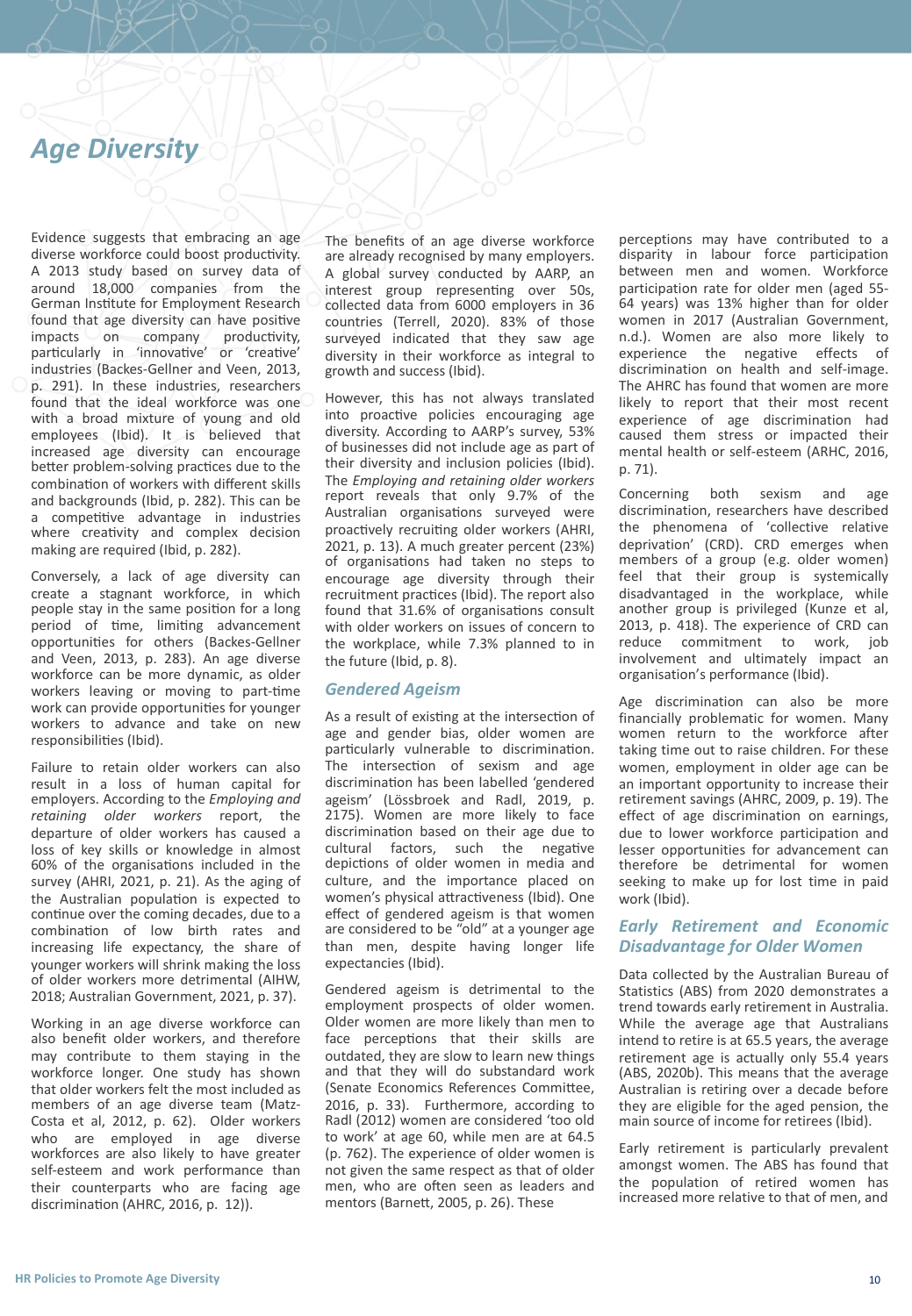that on average, women retire earlier than men (ABS, 2020b) . In the context of the financial pressure faced by many older women, this trend is troubling . Older, single women are one of the fastest growing groups living in poverty (Senate Economics References Committee, 2016, p 13). The financial pressure faced by women in retirement means that they are more likely to re -enter the workforce, and to move to lower cost accommodation after retirement (Senate Economics References Committee, 2016, p. 14).

HILDA survey data demonstrates that early retirement is associated with poorer economic outcomes, while those who retire later are more economically advantaged (Wilkins et al, 2020 ) . In the period from 2013-2018, early retirees tended to be the most economically disadvantaged cohort of retirees (Ibid, p. 138). A growing number of early retirees were not partnered and did not own their own home, both of which are strongly associated with poor economic outcomes in retirement (Ibid, p. 136). This is in contrast to earlier periods, when early retirement and higher income were linked. The data suggests that historically, wealthier people were choosing to retire early, while the more economically disadvantaged stayed in work longer, however this paradigm has shifed since the 2010s (Ibid, p. 138).

Many women who leave work before they are eligible for the aged pension are forced onto general unemployment benefits . COTA, an advocacy group representing older Australians, reported to the Senate Economics References Committee in 2016 that women aged 50 -59 were the largest group of long -term Newstart (now known as Jobseeker) recipients (Senate Economics References Committee, 2016, p. 114). They noted that reliance on these payments for long periods prior to reaching retirement age can lead to poor financial outcomes in the long term, due to loss of income and savings (Ibid) .

There is an economic imperative for many women to stay in work longer, with 70 % of employed older women stating financial pressure as a reason to stay in the workforce (Maury, 2020). Staying in work<br>can also have social and emotional benefits. As the current Age Discrimination Commissioner, Dr Kay Patterson AO (2021) notes, employment is stimulating,

challenging and offers social opportunities for older people . She also notes that while some older employees will be moving towards retirement and therefore looking for options such as flexible work, others are continuing to build careers and wish to increase their participation (Ibid) .

Susan Ryan AO, then The Age and Disability Discrimination Commissioner, stated in 2016 that :

> "boosting the participation rates and making it possible for older women to maintain employment is the strongest change we can make in terms of enabling those women to save more, to have more savings for retirement, and also to have better<br>health when they go into health when they go into<br>retirement." (Senate Economics retirement . Economics References Committee, 2016, p. 47).

The disproportionate representation of women in caring roles also affects the workforce participation of older women . As noted by the AHRC (2009), many women over 45 years of age are returning to work after periods out of work caring for children (p . 19 ) . These women may be seeking to build -up their retirement savings (Ibid) . However, the workforce participation rate of women aged 55 -64 is less than one percent lower than for women in general, at 58 . 8 % compared to 59.2% (Australian Government, n.d.). Thus, while many women may be eager to return work, participation remains low for women of all ages .

Given the importance of workforce participation for older women and their economic security in old age, the large number of women leaving the workforce before they reach retirement age is concerning . Assisting women to stay in the workforce for longer could be a key factor in supporting the economic security of older women .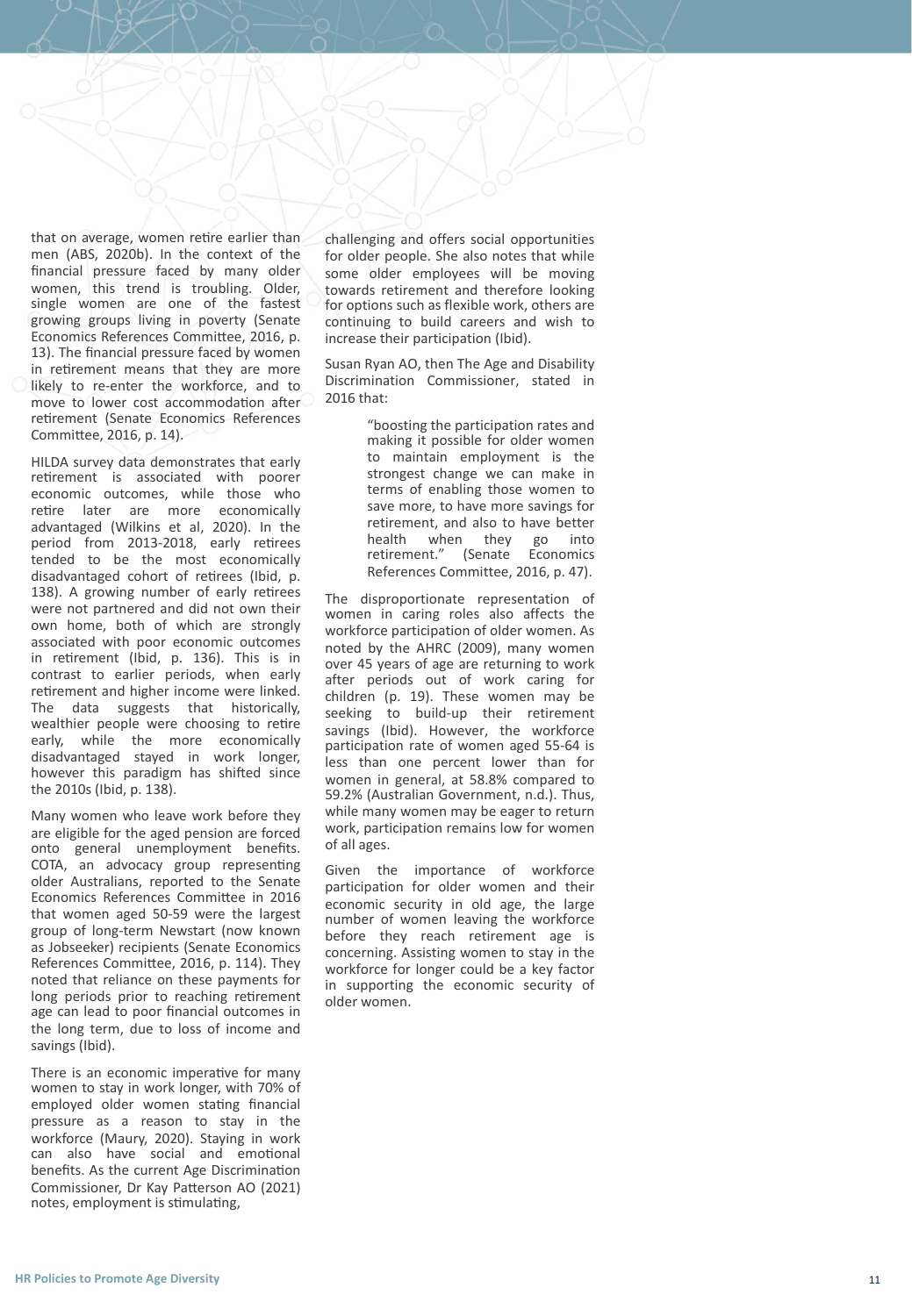## *HR Policies for a Successful Age Diverse Workforce*

Research has found that it is possible to mitigate the social categorisation process and develop a workplace culture from which age diversity can be beneficial. Wegge et al (2012), argue that where there is a high appreciation of age diversity, a<br>good team environment, and when tasks are complex, age diversity can be beneficial for team effectiveness (p. 5147). Kunze et al (2013) also argue that organisational policies promoting age-diversity can mitigate the conflict that could be caused by an age diverse workforce (p. 422).

According to Gelfand et al (2005), creating a workplace climate which embraces diversity necessitates a shared perception that the organisation prioritises maintaining diversity and eliminating discrimination (p. 104, as cited in Gordon, 2018, p. 37). In order for organisations to demonstrate their commitment to age diversity, certain policies can be implemented to improve attitudes towards older workers both in the general workforce and in management. Kunze et al (2013) found that the presence of diversity friendly HR policies acts as a signal to the entire workforce that age diversity is valued in the organisation (p. 421). This means that employees will be less likely to engage in the discrimination that may have ordinarily stemmed from the social categorisation process (Ibid).

The *Employing and retaining older workers* report can also shed light on the kinds of HR policies that Australian workplaces could adopt to promote age diversity and retain older workers. The survey included a question on the most common reasons that older workers left their organisations (AHRI, 2021 p. 23). While 'retirement' was the most common response, some responses indicate that workplace discrimination could be causing older workers to leave their jobs. For example, 17.9% of respondents indicated that 'poor relationship with manager' was a common reason for workers to leave (Ibid). A lack of promotional opportunities was also considered to be a key factor by 11.8% of respondents (Ibid). Organisations which do not demonstrate appreciation for older workers will struggle to retain these workers in the long term, and therefore will be unable to maintain an age diverse workforce. These statistics also

demonstrate that employers could retain more older workers through changes to HR policy. By addressing age discrimination through policy, employers could avoid losing older workers who feel marginalised in their workplaces.

The survey results also show that a growing number of older Australians are leaving the workforce because of caring responsibilities and a lack of flexibility (Ibid). The incidents of people leaving work due to caring for a partner or older relative has increased from 14.9% in 2014 to 20.9% in 2021, while the caring for children or grandchildren has increased from 9.4% to 12.9% over the same period (Ibid). The need for flexibility has similarly increased as a factor, from 10% in 2014 to 12.1% in 2021 (Ibid). Again, by addressing the needs of older workers through better flexibility and accommodation of caring roles, employers would be able to retain more older workers.

The survey results also indicate that particular initiatives and policies can be implemented by employers to retain older workers. Training and development, parttime options and flexible work were considered to be the top initiatives for retaining older workers, according to survey participants (Ibid, p. 21). The following sections will explore how these initiatives could be implemented by Australian employers through specific policies, in order to retain older workers and foster a workplace environment which is supportive of age diversity.

## *1. Training and Development*

## *i. Employee Training and Development — The "Age Training Gap"*

Employee training and professional development are key workplace policies which promote age diversity. In 2019, Treasurer Josh Frydenberg indicated that Australian workers undertake 80% of their training before age 21 (Dalzell, 2019). The academic literature contains "overwhelming evidence" of the existence of the "age-training gap" (Lössbroek and Radl, 2019, p. 2171). The *Employing and retaining older workers* report shows that while 63.1% of organisations offered "continued access to training and

development" for older workers in 2014, this has dropped to 54.6% in 2021 (AHRI, 2021, p. 22).

The literature also supports the idea that women are particularly disadvantaged in regard to training, due to gendered ageism (Lössbroek and Radl, 2019, p. 2189). A study of older (50+) workers in nine European countries found that while women were overrepresented in organisations offering more educational programmes, they were less likely to be selected for these opportunities than male colleagues. (Ibid, p. 2184). Further, employers fully or partially paid for men to undertake education opportunities at a higher rate than women (Ibid, p. 2188). Finally, it was found that training and educational opportunities for older men were unaffected by having a manager with ageist stereotypes, while older women received less training when this was the case (Ibid, p. 2189). The lack of access to training and educational opportunities across the lifetime is a key factor affecting the workplace participation and lifetime earnings of women, according to the NSW Council of Social Services (Senate Economics References Committee, 2016, p. 47).

### *Why Are Older Workers Receiving Less Training?*

There are a number of theories regarding the age-training gap, and why it particularly affects women. One reason given for offering older workers less training opportunities is that it will offer lower returns on investment (Lössbroek and Radl, 2019, p. 2173). Training is an investment for employers, costing time and money, and the return on that investment is measured on the productivity gained from the investment (Ibid). Part of this calculation is based on the expected time the employee will be working after the training (Ibid). Therefore, older workers, and especially women, who are expected to retire earlier and to be more likely to work part-time, are seen as less worthwhile investments (Ibid).

Another reason older workers are less likely to be offered training opportunities relates to stereotypes about their ability, or willingness, to receive training (Ibid, p. 2175). The perception that older workers have a lower propensity for education and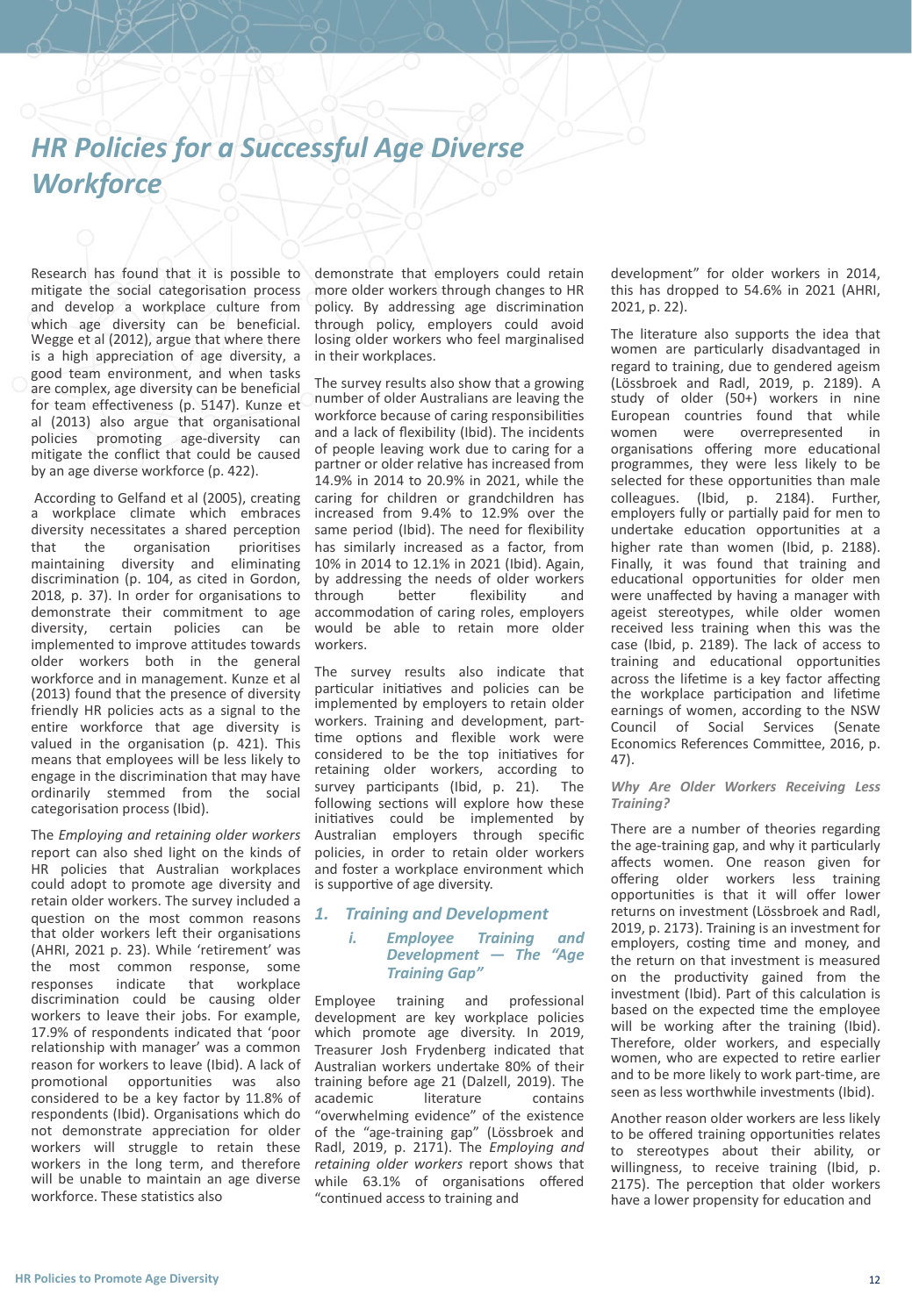offered less training opportunities (Ibid). There are number of stereotypes concerning which types of workers have the best disposition to learning, including more highly educated employees, and those in the upper echelons of the workplace hierarchy (Ibid, p. 2173, 2174). Because men in the 50+ age cohort are more highly educated than women of the same age, and because women are less likely to hold positions in the upper echelons of an organisation, these stereotypes are particularly harmful for women (Ibid).

### *How Can Organisations Benefit from Training Older Employees?*

While employers may be reluctant to offer training opportunities to older workers due to the perception that they will not remain in work for long after receiving the training, opportunities for training may actually extend the working life of older employees (Armstrong-Stassen and Schlosser, 2007, p. 431). Workers who engaged in training and development were found to be more committed to their organisations (Ibid). The findings of one study on training for older workers were that organisations aiming to retain older workers should ensure that worker's roles include opportunities for personal development and gaining new knowledge and skills (Ibid, p. 432).

### *Policy Solutions*

- 1. Employers should review their training and educational practices to identify whether there is age or gender bias in the allocation of training<br>opportunities or funding for opportunities or education.
- 2. Workers should have the opportunity to pursue reasonable training and education, regardless of gender or age.

## *ii. Management Training*

Kunze et al (2013) argue that negative-age stereotypes held by top management could intensify the social categorisation process, making the success of age-<br>diversity more difficult to achieve (p. 419). Based on the "upper echelons theory", they contend that employees model their<br>behaviour on the behaviour of behaviour on the behaviour of management, which is considered to be

training can lead to older workers being desirable (Ibid). Therefore, if management within an organisation does not hold negative beliefs about older workers, this could filter down through the organisation,<br>lessening discrimination overall. discrimination overall. Furthermore, as in the case of older women seeking training and educational opportunities, management attitudes can directly affect the experience of older workers (Lössbroek and Radl, 2019, p. 2189).

> Due to the importance of management attitudes and behaviour, Wegge et al (2012) propose a training programme for managers (p. 5150). Taking place over two modules, the training would include information and discussion of age differences, the consequences of discrimination and give strategies relating to the workplace (Ibid). This training was found to reduce stereotypes, conflict and enhance innovation in a trial (Ibid).

> Although many companies seem eager to have an age diverse workforce, very few have taken steps to promote inclusivity through training for management. According to data collected for the *Employing and retaining older workers* report, 43.9% of those surveyed said that their organisation 'seldom or never' offered unconscious bias training, while 47.2% stated that unconscious bias training provided by their organisation did not address age bias (AHRI, 2021, p. 26). Almost 70% of organisations included in the survey do not offer training on how to manage different generations to line managers (Ibid, p. 21). These statistics indicate that many Australian organisations<br>are not doing enough to mitigate the effects of social categorisation. As a result, employers may be finding that increased age diversity is leading to increased conflict in the workplace.

**Policy Solutions** 

- Unconscious bias training should be a regular component of professional development, and this training should<br>include education on age education on age discrimination.
- Managers should receive specific training on age bias and on managing age-diverse teams.

## *2. Training and Development*

There is ample evidence that older workers benefit from having the option to work part-time or flexibly. According to Lumsdaine and Vermeer (2015), older workers who are able to reduce their weekly hours are less likely to retire (p. 451). According to Age Discrimination Commissioner Kay Patterson AO, older workers value the ability to work flexibly, so that they can travel, care for family members and transition to retirement (Patterson, 2021). While Patterson recommends flexible work be made available to all workers regardless of age in order to reduce stigma (Ibid), this report will suggest some particular policies for flexible work which will allow employers to support older women to navigate their particular circumstances.

## *i. Flexibility for Caring* **Responsibilities**

### *Grandparent Care*

As previously detailed, there has been an increase in the number of older workers leaving work due to caring for children or grandchildren since 2014 (AHRI, 2021, p. 23). Over the same period there has been a steady decrease in the number of workplaces offering grandparental leave to employees in their late careers (Ibid p. 22). While in 2014, just 9.3% of surveyed workplaces offered this leave, in 2021 this has further shrunk to 7.0% (Ibid). The lack of leave entitlements for grandparents will particularly affect older women who want to stay in work, as the majority of grandparent care is done by women.

### *The Role of Grandparents in Australia*

Grandparent care is relatively common in modern Australia. Around half of grandparents in Australia have provided some care for their grandchildren, and of those who had ever done grandparent care, 44% cared for their grandchildren at least once a week (Horsfall and Dempsey, 2015, p. 1073). Younger grandparents are more likely to provide care, with two thirds of grandparents aged under 64 years having provided care, and half of those aged 65-74 (Ibid).

Grandmothers are more likely to partake in grandchild care than grandfathers. 47% of grandmothers cared for grandchildren at least once a week, compared to 41% of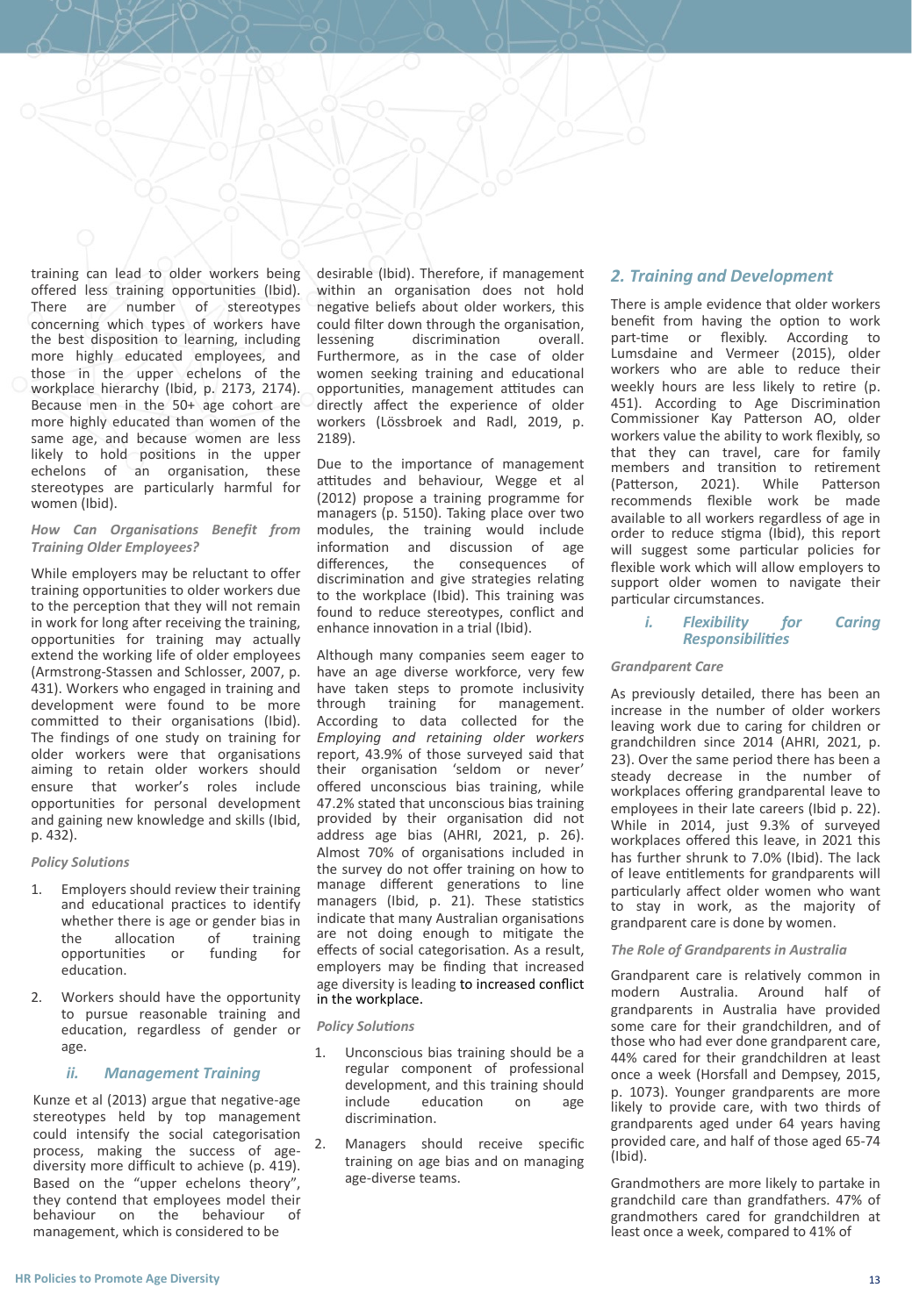grandfathers (Ibid). Furthermore, while grandfathers were more likely to only contribute to grandchild care intermittently, grandmothers were more likely to provide grandchild care every day, or several times a week (Ibid). Research by Horsfall and Dempsey (2015) on the gendered aspects of grandparent care in Australia found that grandmothers in particular felt an expectation to provide care for their grandchildren (p. 1077). Grandmothers interviewed in the study said they felt obligated to always be available to their families (Ibid).

The type of role fulfilled by grandmothers is also often different to that performed by grandfathers. Grandmothers typically performed domestic labour tasks, such as cooking and housework, as part of their role as a grandparent (Ibid, p. 1078). In fact, while the maximum amount of domestic labour for grandfathers was eight hours per week, regardless of retirement status and frequency of caregiving, partly retired grandmothers providing care daily did on average 26 hours of domestic labour per week (Ibid, p. 1076). Grandmothers are also more likely to be more directly involved in the physical and emotional care of children, including toileting children and changing nappies (Ibid p. 1078, 1080). Mirroring the experience of mothers, grandmothers are more likely to take on routine, less rewarding tasks (Ibid, p. 1079).

In contrast, the role fulfilled by grandfathers is more likely to involve discrete and fun activities (Ibid, p. 1079, 1080). For example, one grandmother interviewed by Horsfall and Dempsey (2015) reflected that while she multitasked between chores and childcare, her husband's time with their grandchildren was "leisure time" (Ibid, p. 1079). Grandfathers in the study also spent time with their grandchildren through sport and games (Ibid, p. 1081).

### Ø *Juggling Grandchild Care and Paid Work*

Because of the more hands-on role that many grandmothers take, it is important to recognise how grandparent care can affect their working lives, and the steps that can be taken by organisations to reconcile this. A study by Lumsdaine and Vermeer (2015), investigating the relationship

between providing care for grandchildren and retirement, has found that both having grandchildren and providing care for them is associated with decreased labour force attachment for grandmothers, and lower expectations of working in the future (p. 446). For women aged 58-61 years, those caring for grandchildren were 33% less likely to work full-time than those without grandchildren (Ibid). Grandparent care adds additional time pressure for older women, and many grandmothers are forced to juggle caring responsibilities, domestic labour and paid work, in a manner reflective of the challenges faced by working mothers (Horsfall and Dempsey, 2015, p. 1078). Grandmothers who regularly cared for grandchildren report being 'always' or 'often' rushed or pressed for time at higher rates than other grandparents (Craig and Jenkins, 2016, p. 293).

## Ø *Transfer of Childcare ResponsibiliDes*

An increasing amount of attention has been given to the needs of working mothers in recent years. However, the rise of twoincome households coupled with the high expense of childcare has led to a transfer of the parent/work juggle to grandparents, particularly grandmothers, as outlined above. For older women, an additional adult child who works full-time is associated with a 14% increase in the likelihood that she will care for her grandchildren (Lumsdaine and Vermeer, 2015, p. 451). This indicates that older women may be sacrificing their careers and incomes to allow their adult children to work full-time.

Because grandmothers are likely to have taken breaks from paid work to care for their own children, the expectation that they will reduce work to care for their grandchildren is another blow to their ability to retire financially stable (Craig & Jenkins, 2016, p. 296).

As the role of grandmothers is closely related to the childcare needs of mothers, specific policies relating to leave for grandparents should be coupled with broader efforts to allow parents to juggle paid work with care of children. This may include flexible work options for all employees, generous parental leave

schemes and increased childcare availability. While individual employers may not always be able to implement all of these policies, making the workplace more parent-friendly can relieve some of the impact on grandparents as informal carers (Lumsdaine and Vermeer 2015, p. 453).

## *Caring for Spouses and Older Family Members*

Besides caring for grandchildren, older women can also have other caring responsibilities such as for a spouse or parent. As previously detailed, since 2014 there has been around a 5% increase in people leaving work due to caring for a partner or older relative (AHRI, 2021, p. 23). However, as with grandparent care leave, the number of organisations offering employees leave for elderly care has dropped over the same period, to 8.9% down from 14.5% (Ibid, p. 22).

The baby boomer generation are "sandwiched" between two generations requiring care, their elderly parents and their younger children or grandchildren (ARHC, 2016, p. 68). The responsibility to care for aging, ill or disabled family members can make it difficult for older women to maintain their paid work (Booth, 2020). In fact, the AHRC (2016) has suggested that many 'retired' older Australians have actually left the workforce to care for a parent or spouse (p. 68). While both genders may be involved in caring for family members, according to the ABS, retired women are four times more likely than men to have left their last job to care for an ill, disabled or elderly person (ABS, 2020b).

## *Caring Roles in Culturally and Linguistically Diverse (CALD) families*

As outlined above, the responsibility of caring for family members, from grandchildren to elderly parents, falls largely to women. In addition to this,<br>women from CALD backgrounds can face a greater sense of expectation to care for family members, which can increase the barriers to maintaining employment (ARHC, 2016, p. 68).

In China, there is a culture of multigenerational families who live together, with 45% of grandparents co-residing with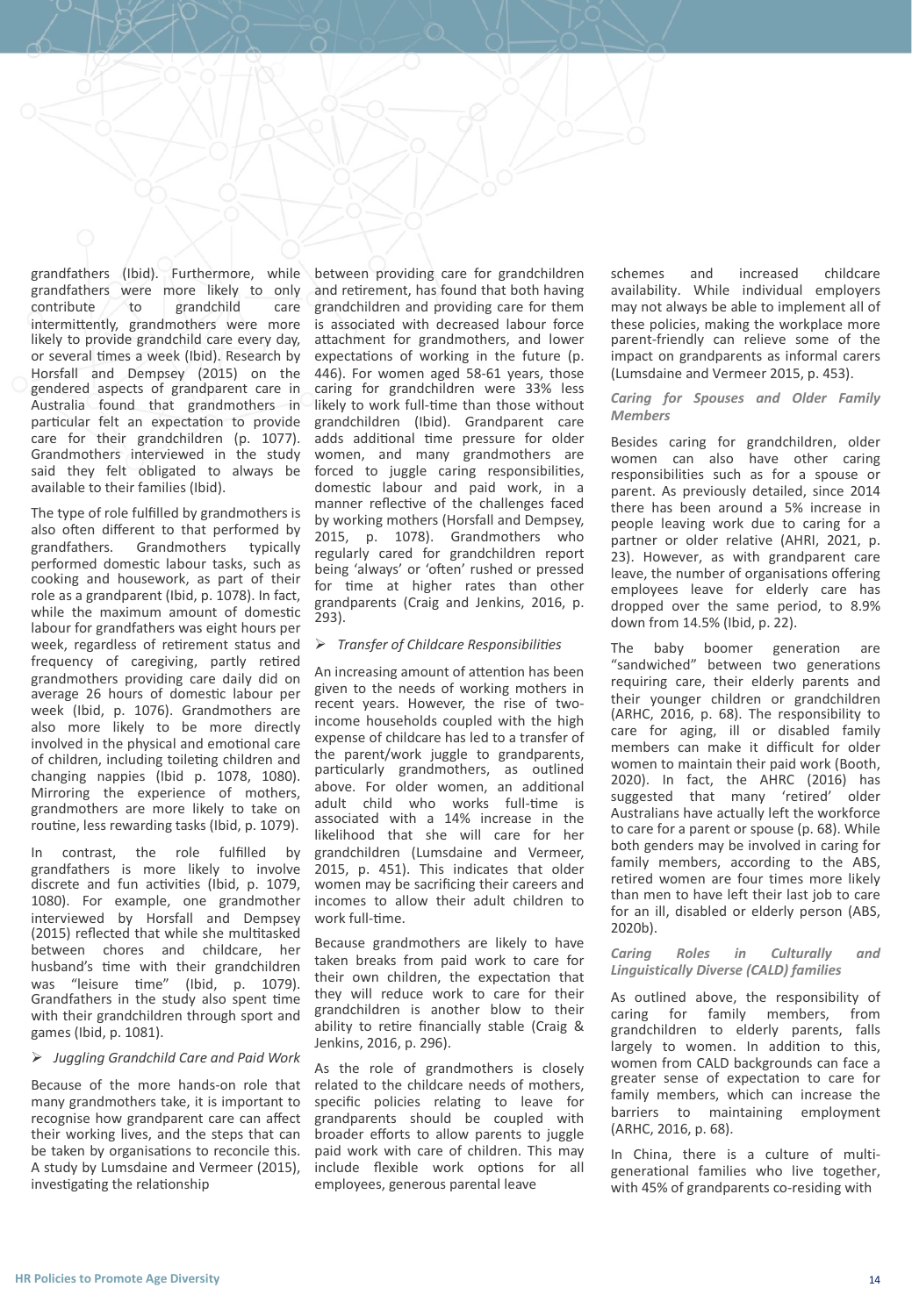2). Traditionally Chinese intergenerational households have operated through a system of patriarchal hierarchy, with young women taking on the bulk of housework (Ibid, p. 3). However, recently there has been a shift to parents assisting their adult children with housework and childcare, due to the increase in women in paid work (Ibid, p. 3, 19). Chinese grandmothers have taken an important role as informal childcare while more young women have taken roles in the paid workforce (Ibid, p. 19). Notwithstanding the increasingly central

role of Chinese grandmothers as carers for their grandchildren, the culture is traditionally one with "strong filial expectations" (Cong and Silverstein, 2008, p. 599). As such, adult children are expected to be the primary caregivers for their parents (Ibid). More specifically, adult sons are expected to provide financial support, while daughters and daughters-inlaw are responsible for the physical care of elderly parents (Chen and Jordan, 2018, p. 193). The cultural expectation of care further exacerbates the share of household labour done by women (Tan et al, 2021, p. 15).

While this evidence relates specifically to families in China, we may expect that women in the Australian Chinese diaspora and from other cultures of filial piety will have similar family structures. The lack of knowledge and acceptance of these cultural norms in Australia may make it even more difficult for these women to balance their caring responsibilities and paid work.

Australian First Nations women also face particular challenges relating to their caring roles and responsibilities. Indigenous women may be responsible for the care of many family members due to incarceration, homelessness, child removal, illness and death (Eades et al, 2020, p. 3). Due to the continuing effects of settler colonialism, these factors are more prevalent in Indigenous communities (Cassidy, 2003, p. 409). Aboriginal women may also take on caring responsibilities to support family members undertaking formal study (Eades et al, 2020, p. 5).

children aged 0-6 years (Tan et al, 2021, p. The responsibility of Indigenous women to care for their extended families can place them under significant stress, which can affect their health and may make it difficult for them to work (Ibid, p. 3, 4). Cultural responsibilities, such as attending funerals for extended periods may also make it difficult for Indigenous women to stay in work, if employers do not appreciate and accommodate these practices (Ibid, p. 4). However, staying in employment is particularly important for Indigenous women, as they may also be supporting their families financially (Ibid, p. 4, 5).

## *Current Policies*

Current employment law does not guarantee grandparents any kind of leave to take care of their grandchildren under ordinary circumstances. While workers can be entitled to 10 days of personal/carer's leave, this only applies when a worker is caring for a family member experiencing illness, injury or another emergency (Fair Work Ombudsman, n.d.). As such, there is no leave entitlement for grandparents who regularly care for their grandchildren. Furthermore, while the current law would allow for the care of an ill parent or spouse in acute circumstances, it may not give workers the flexibility necessary to care for an elderly or disabled family member on an ongoing basis.

### *Flexibility for Employees with Caring Responsibilities*

Recognising and accommodating the complex roles and responsibilities that employees, especially older women, may have as carers is a key part component of creating a diversity friendly workplace through HR policies. In fact, Carers NSW have argued that failing to accommodate the needs of employees who may be caring for older family members as well as younger generations, as is the case for many baby boomers, could amount to discrimination (ARHC, 2016, p. 68).

Introducing flexible work policies, which will allow workers to balance caring responsibilities with paid work, may increase the retention of older workers, thus increasing age diversity. Research shows that while workers who are caring for a spouse are more likely to retire, those

who have flexibility over their hours, and are able to reduce their hours are less likely to retire (Lumsdaine & Vermeer 2015, p. 13). Similarly, study into the work-life balance of non-retired workers has found that older workers with greater flexibility over their work hours were better able to balance their paid work and home life (Cebulla et al, 2019, p. 304, 305).

While workplaces could introduce specific leave for workers with caring responsibilities, such as grandparent leave or carers leave, the Age Discrimination Commissioner Dr Kay Patterson AO has suggested that introducing flexibility across the workforce could reduce the stigma of aging (Patterson, 2021).

## **Policy Solutions**

- 1. If possible, flexible work should be made standard across the workforce, to reduce the stigma faced by women who work flexibly to accommodate their caring responsibilities.
- 2. Workplaces should offer leave for workers who need to do regular care for family members.
- 3. Employers should educate themselves on the cultural needs of workers from CALD backgrounds and accommodate their needs in regard to caring responsibilities and cultural practices.

### *ii. Menopause and Health Leave*

The experience of menopause can also be detrimental to the careers of older women. Menopause, which can include symptoms of hot flushes, migraines, brain fog and depression, often affects women aged between 45-55 years old, coinciding with the point at which women might be<br>pursuing senior management roles senior management (Makortoff, 2021). It may also coincide with the return to work of women who have lef the workforce to care for children. Despite this, the impact of menopause on women's careers has been little investigated (Ibid).

The Victorian Women's Trust (VWT) has conducted an online survey of 3,400 people and has held 22 discussion groups in Victoria to understand the experiences of people who experience menstruation and menopause (Melican and Mountford,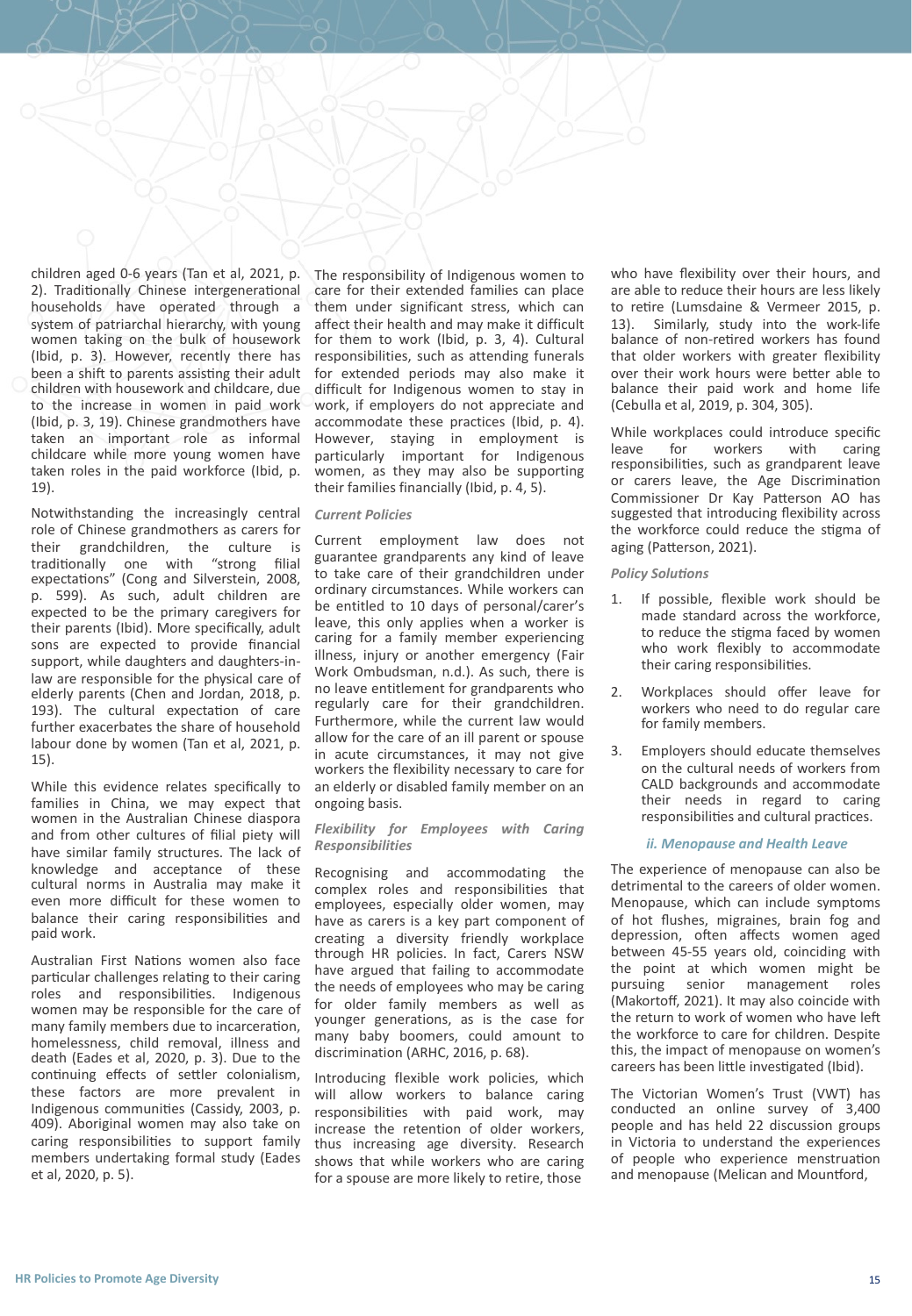2017 ) . It found that 26 % of survey participants who had experienced menopause felt that taking time off would have helped them (Ibid) . Unfortunately, many women currently have to use their sick, personal or holiday leave when they are dealing with symptoms of menopause (Tu, 2021 ; Melican and Mountford , 2017 ) . Not only is this putting women at a disadvantage compared to their male colleagues, taking sick leave to deal with menopause, which is not an illness, masks the true reason for the leave and may increase the stigma and secrecy that exists<br>around menopause (Melican and menopause (Melican and Mountford, 2017).

Research also indicates that leave for menopause could boost overall productivity by reducing presenteeism (Robin and Poorhosseinzadeh , 2021 ) . Presenteeism is the loss of productivity resulting from an employee being present at work but not fully effective due to illness or injury and is one of the leading causes of lost productivity (Ibid) . On the other hand, when workers feel free to take time off to address health issues, the workforce is more productive, and turnover is reduced (Ibid) . Apart from leave, other reasonable adjustments can be made for employees experiencing menopause, such as working from home, and cool, private workspaces (Makortoff, 2021). These changes are similar to providing standing desks or ergonomic chairs for workers with physiological problems (Robin and Poorhosseinzadeh, 2021).

Apart from providing accommodations for women experiencing menopause, organisations could also consider providing education about menopause to their workforces, in order to raise awareness and reduce stigma . CIPD, a UK based professional body for HR workers, argue that employers should communicate a positive attitude toward menopause to employees and aim to create a workplace culture which is open to discussions about menopause (CIPD, 2019, p. 13). They suggest that education about menopause could be included in diversity and inclusion training and in induction training for new employees (Ibid) .

*Menopause Leave Uptake*

Although provisions for employees experiencing menopause have been adopted by very few organisations, there are <sup>a</sup> few employers who can offer an example of how menopause symptoms can be accommodated through workplace policies .

In October 2021 the major online clothing retailer Asos announced a number of new policies, including leave for pregnancy loss, fertility treatment and menopause for its 3,800 employees, mainly based in the UK (Ambrose, 2021 ) . The new policy means that staff will be able to work flexibly, work from home or take time off during menopause (Towey , 2021 ) .

While Asos has been a recent and high profile example of a company adopting HR policies aimed at employees experiencing menopause, a number of Australian organisations have introduced similar policies in recent years . The VWT was the first Australian employer to introduce a policy of paid menstruation and menopause leave in 2017 , following the Trust's research into the experience of menopause and menstruation (Robin and Poorhosseinzadeh , 2021 ) . The policy allows for 12 days of non -cumulative, paid leave per year, as well as the option to work from home or rest in a quiet area (Robin and Poorhosseinzadeh , 2021 ; Melican and Mountford, 2017).

Since 2017 the take up of similar policies has been minimal, however the superfund Future Super has worked with the VWT to create Menstrual and Menopausal Guidelines and to introduce their own leave policy (Tu, 2021). Similarly, the period underwear company ModiBodi has introduced specific leave for menstruation, menopause and miscarriage (ModiBodi , 2021 ) . People experiencing these events can also work from home under the policy (Ibid) . These policies allow employees to take time off without requiring a medical certificate and operate separately to regular sick leave .

Australian unions have also backed the movement towards menopause -friendly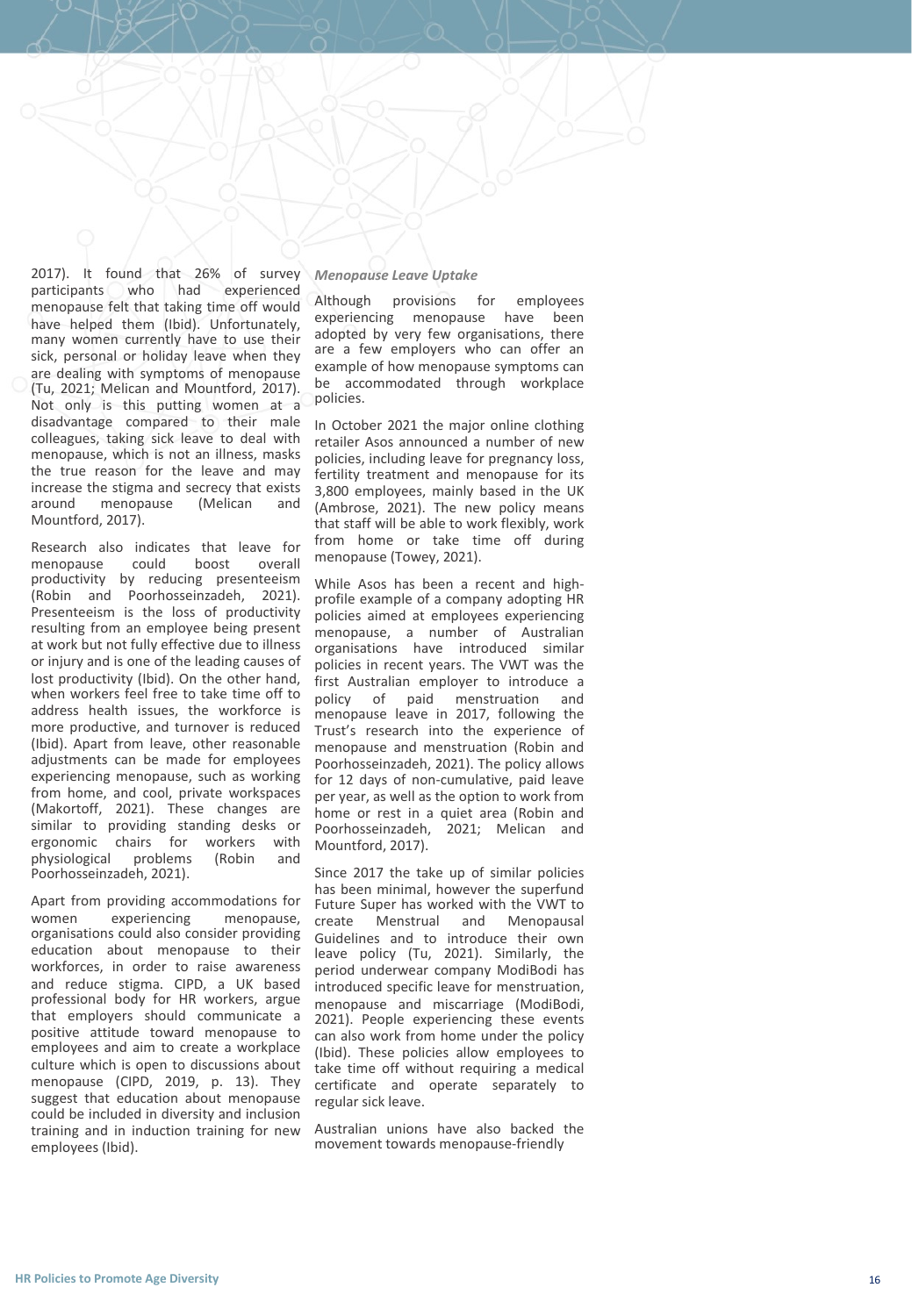HR policies . The Victorian Health and Community Services Union, supported by the ACTU has requested leave and flexibility for workers experiencing reproductive health issues in negotiations with the Victorian Hospitals' Industrial Association (Tuohy, 2020). Under the proposal, workers would be able to access up to five days of leave a year for menopause, IVF, endometriosis, vasectomies, serious menstrual pain and other reproductive health issues (Ibid). Workers could also work flexibly, from home, or request adjustments to the workplace (Ibid) . Unlike the policies introduced by the VWT, Future Super and ModiBodi , workers would need to present a medical certificate or statutory declaration to access the leave (Ibid). The national Health Services Union has suggested that other unions adopt the policy (Ibid) .

## *Is Menopause Leave Hindering Progress on Women's Equality?*

There have been some criticisms of menopause leave and how it may disadvantage women in the workforce . It has been argued that menopause leave<br>policies would make it more difficult for women to find employment, as employers would be incentivised to employ men instead (Robin and Poorhosseinzadeh , 2021). It has also been argued that menopause and menstruation leave could reinforce stereotypes about women being the "weaker sex", and that they are emotional or unreliable (Ibid).

However, proponents of reproductive health leave have argued that these policies will in fact increase gender equality in the workplace . Introducing a menopause policy gives workplaces an opportunity to engage with workers on women's health issues, and could reduce stigma in the workplace (CIPD, 2019 , p . 17 ) . Kate Marshall, from the Victorian Health and Community Services Union and the national Health Services Union has argued that reproductive health policies can remove stigma around reproductive health issues, which can hinder women's success in the workforce (Tuohy, 2020 ) . The ACTU president Michele O'Neil has similarly

argued that these policies can "create a more equal and accommodating workplace" (Ibid) . By having policies related to menopause, employers can support and include older women, as well as signalling to other employees that older women are valued (CIPD, 2019, p. 13). This is in line with the findings made by Kunze et al (2013), that the introduction of diversity friendly policies can signal the value of diversity to the entire workforce (p . 421 ) .

### *Policy Solutions*

- 1. Appropriate accommodations should be made for women experiencing menopause symptoms, including leave, flexible work, working from home or the ability to work in a cool and quiet environment .
- 2. The Victorian Women's Trust has a publicly available template for menstrual and menopause policy, which can be used by organisations wishing to implement their own policy (Victorian Women's Trust, n.d.).
- 3. Organisations should make efforts to educate their workforce on menopause and its symptoms in order to reduce stigma . This education could be included in diversity and inclusion training and induction training for new employees .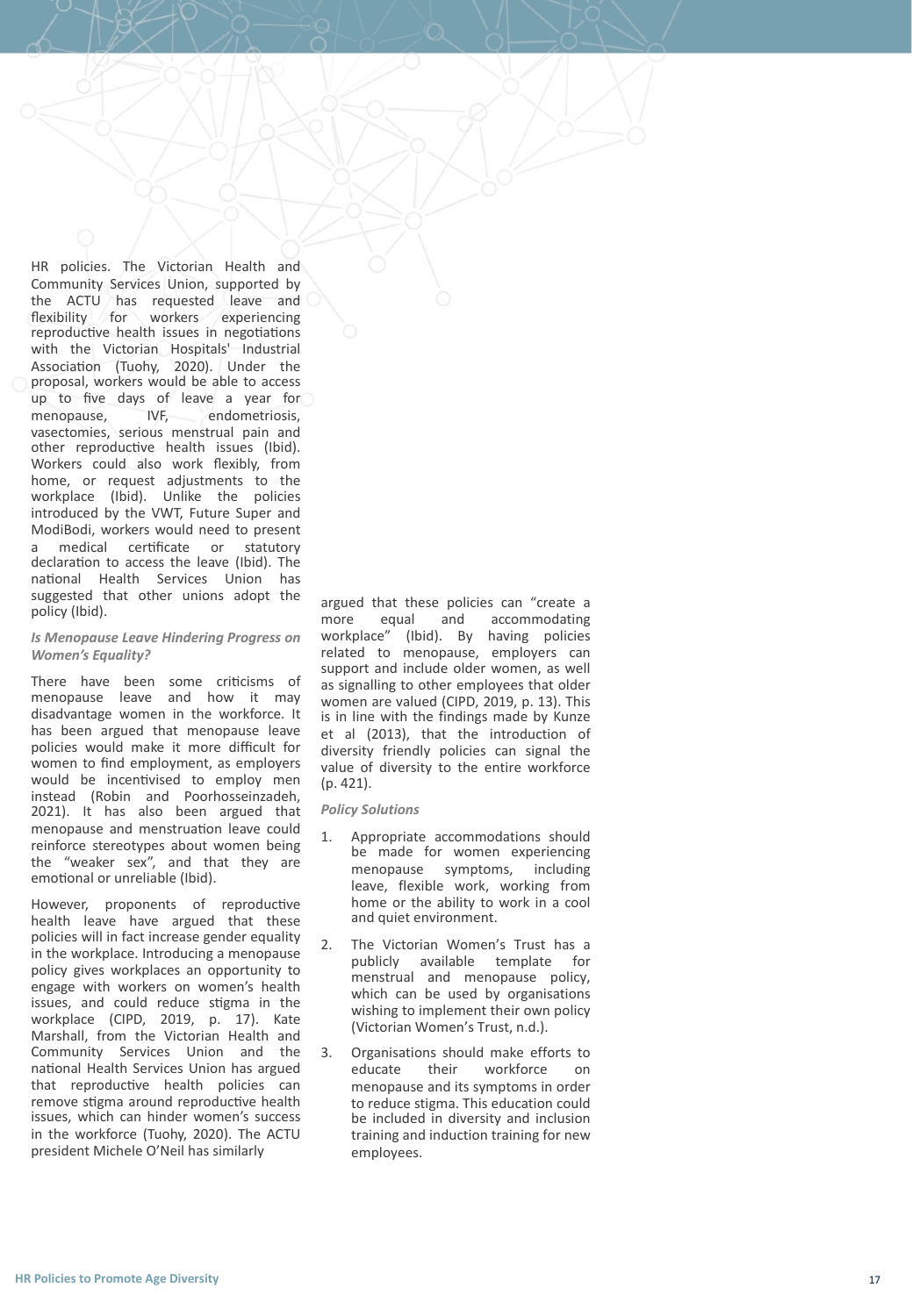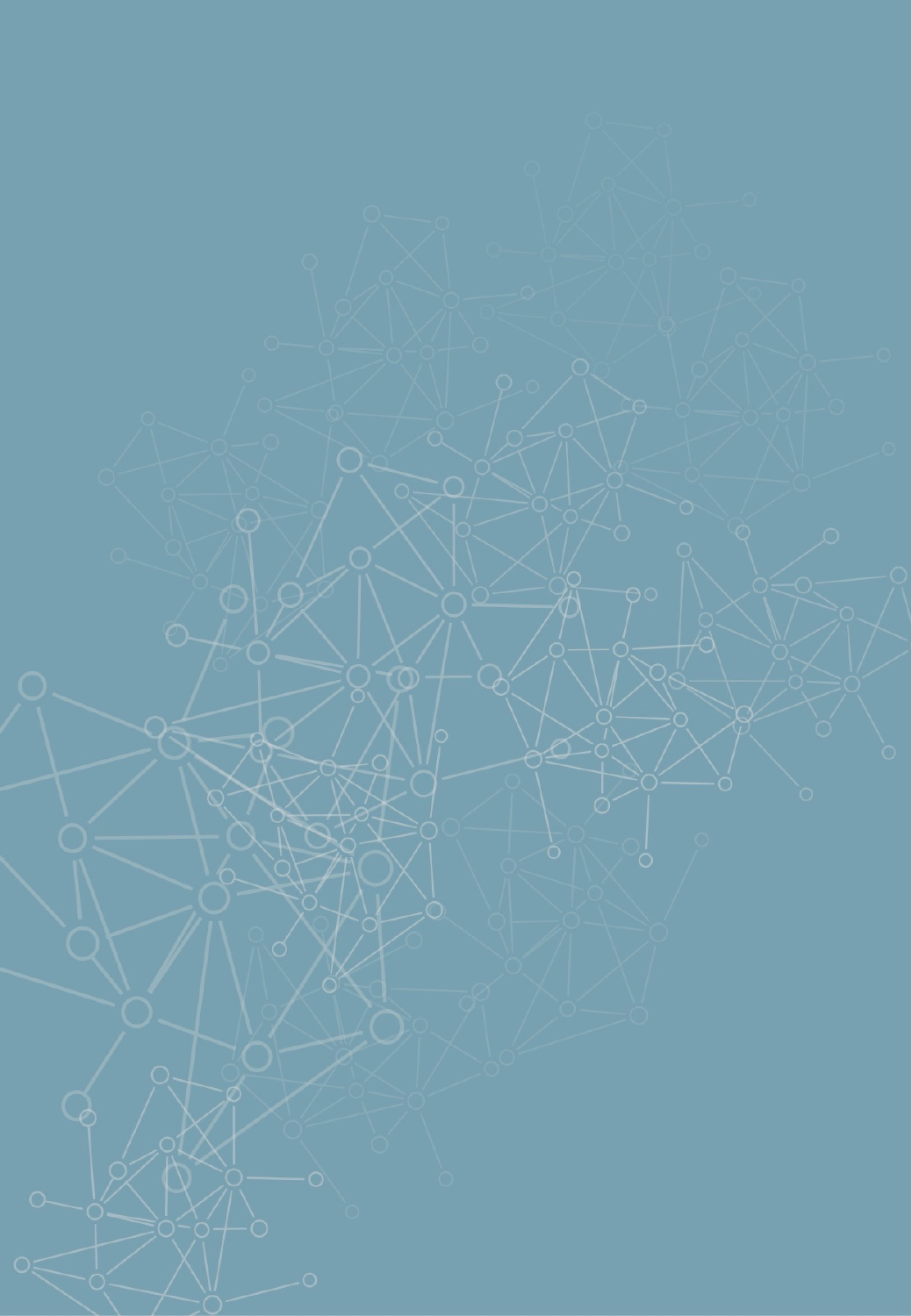

## *Conclusion*

There are a number of policies that can be implemented by employers looking to improve age diversity in their workforce . Employers who wish to retain older employers must address the needs of older workers by offering more training opportunities for older workers and introducing flexible work policies which accommodate workers caring responsibilities . Organisations can also make the workplace more accessible for women experiencing menopause, and reduce stigma, by introducing menopause policies . It will also be important for employers to address negative attitudes and stereotypes about older workers that still exist in many workplaces, through diversity and inclusion training .

These policies will be particularly important<br>for and encouraging the workforce for encouraging the workforce participation of older women, an often - marginalised group whose contribution to the workforce is largely underappreciated . The policies outlined in this report will benefit both the women they support and the organisations who introduce them, by boosting workers' confidence, improving performance and productivity .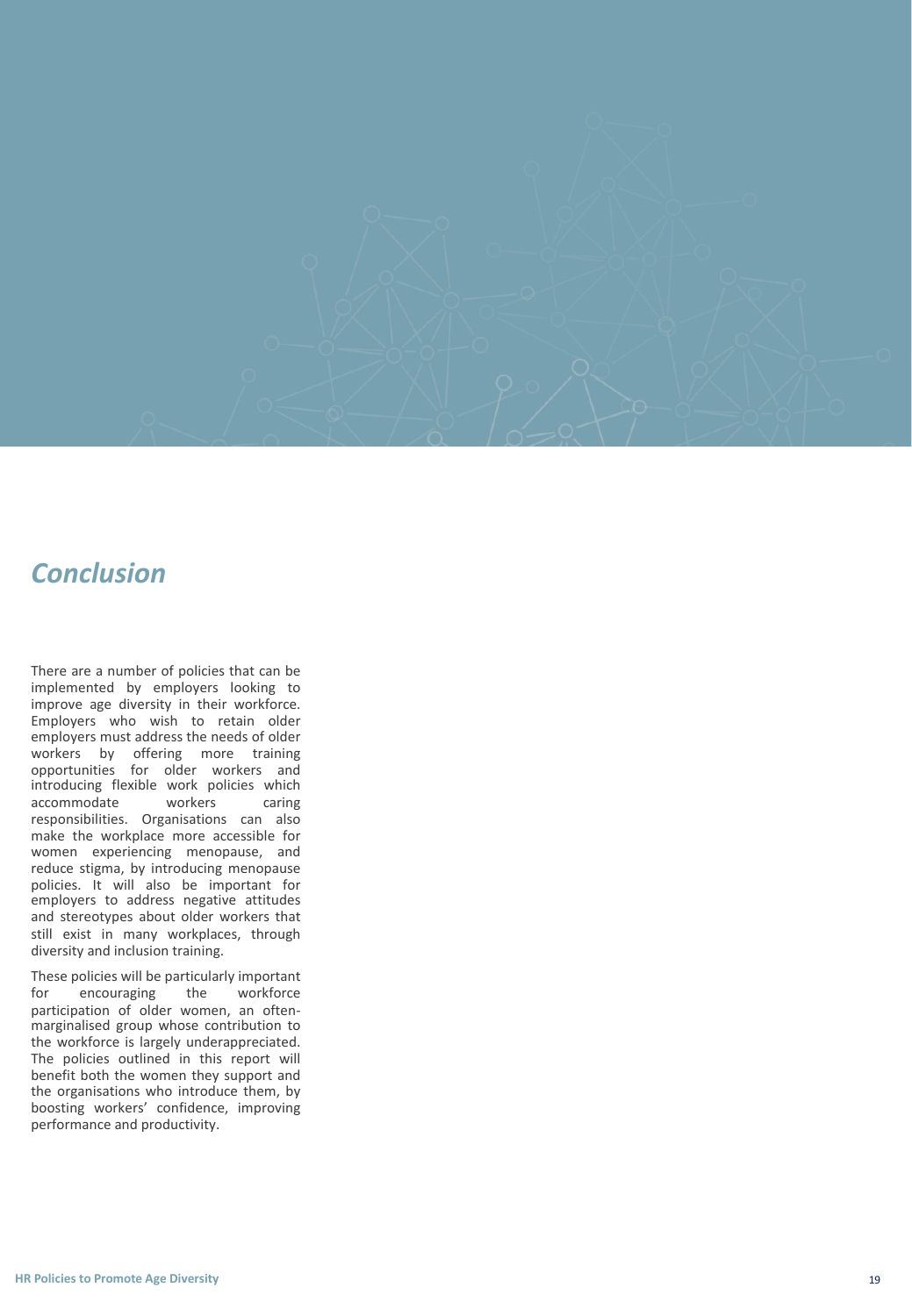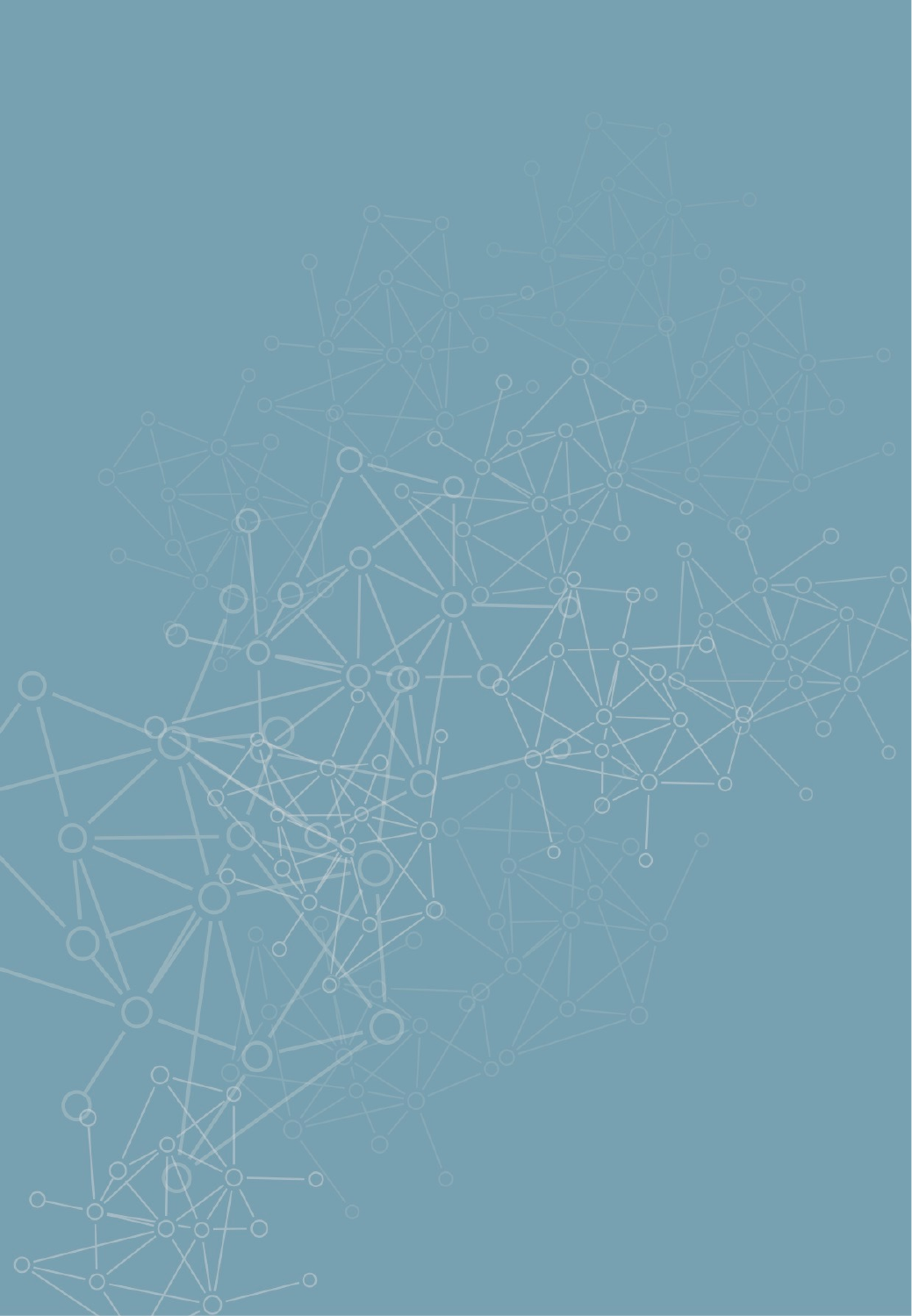## *References*

- Ambrose, T. (2021, October 7). Asos offers staff flexible work and paid leave during [menopause.](https://www.theguardian.com/business/2021/oct/07/asos-offers-staff-flexible-work-and-paid-leave-during-menopause) *The Guardian*. https://www.theguardian.com/business/2021/oct/07/asos-offers-staff-flexible-work-and-paid-leave-during-menopause.
- Armstrong-Stassen, M. and Schlosser, F. (2008), "Benefits of a supportive [development](https://doi.org/10.1108/02683940810869033) climate for older workers", *Journal of Managerial Psychology*, *23*(4), pp. 419-437. hlps://doi.org/10.1108/02683940810869033.
- Australian Bureau of Statistics. (2020a). *Twenty years of population change.* https://www.abs.gov.au/articles/twenty-yearspopulation-change.
- Australian Bureau of Statistics. (2020b). *Retirement and Retirement Intentions, Australia.*<br>https://www.abs.gov.au/statistics/labour/employment-and-unemployment/retirement-and-retirement-intentionsaustralia/latest-release.
- Australian [Government.](https://womensworkforceparticipation.pmc.gov.au/mature-age-women.html) (n.d). Towards 2025 An Australian Government Strategy to Boost Women's Workforce Participation. https://womensworkforceparticipation.pmc.gov.au/mature-age-women.html.

Australian Government. (2021). *2021 Intergenerational Report*. https://treasury.gov.au/publication/2021-intergenerational-report

Australian HR InsYtute. (2021). *[Employing](https://www.ahri.com.au/media/c4nj0cnk/ahri_employingolderworkers_april_2021.pdf) and retaining older workers.* https://www.ahri.com.au/media/c4nj0cnk/ahri\_employingolderworkers\_april\_2021.pdf.

Australian Human Rights Commission. (2009). Accumulating poverty? Women's experiences of inequality over the lifecycle. https://humanrights.gov.au/our-work/sex-discrimination/publications/accumulating-poverty-womens-experiencesinequality-over\

- Australian Human Rights [Commission.](https://humanrights.gov.au/sites/default/files/GPGB_age_discrimination.pdf) (2014). Age *Discrimination.* https://humanrights.gov.au/sites/default/files/GPGB\_age\_discrimination.pdf.
- Australian Human Rights Commission. (2016). *Willing to Work: National Inquiry into Employment Discrimination Against Older Australians and [Australians](https://humanrights.gov.au/our-work/disability-rights/publications/willing-work-national-inquiry-employment-discrimination) with Disability.*

https://humanrights.gov.au/our-work/disability-rights/publications/willing-work-national-inquiry-employment-discrimination

- Australian Institute of Health and Welfare. (2018). Older Australia at a glance. https://www.aihw.gov.au/reports/olderpeople/older-australia-at-a-glance/contents/demographics-of-older-australians.
- Backes-Gellner, U., & Veen, S. (2013). Productivity effects of age-diverse workforces. Human Resource Management Journal, 23(3), pp. 279-295. https://doi.org/10.1111/1748-8583.12011
- Barnett, R. C. (2005). [Ageism](https://www.jstor.org/stable/26555402) and Sexism in the Workplace. *Generations: Journal of the American Society on Aging, 29*(3), pp. 25-30. https://www.jstor.org/stable/26555402.
- Booth, K (2020, November 30). Why single, older women without children face economic insecurity. *The University of Sydney.* https://www.sydney.edu.au/news-opinion/news/2020/11/30/why-single-older-women-without-children-faceeconomic-insecurity.html.
- Cassidy, J. [\(2003\).](https://doi.org/10.2307/3649152) The Legacy of Colonialism. The American Journal of Comparative Law, 51(2), pp. 409-455. https://doi.org/10.2307/3649152
- Cebulla, A., Hudson-Sharp, N., Stokes, L., Wilkinson, D. (2019). Work-Life Imbalance in Extended Working Lives: Domestic Divisions of Labour and Partners' Perceptions of Job Pressures of Non-Retiring Older Workers. *Sozialer Fortschritt 68*(4), pp. 289– 311, https://elibrary.duncker-humblot.com/doi:10.3790/sfo.68.4.289.
- Chen, J., & Jordan, L. P. (2018). Intergenerational Support in One- and Multi-child Families in China: Does Child Gender Still Maler? *Research on Aging, 40*(2), pp. 180–204. [hlps://doi.org/10.1177/0164027517690883](https://www.cipd.co.uk/Images/menopause-guide-web_tcm18-55426.pdf)
- CIPD. (2019). *The Menopause at Work.* https://www.cipd.co.uk/Images/menopause-guide-web\_tcm18-55426.pdf.
- Cong, Z., & Silverstein, M. (2008). Intergenerational Support and Depression among Elders in Rural China: Do Daughters-in-Law Maler? *Journal of Marriage and Family*, *70*(3), pp. 599–612. hlp://www.jstor.org/stable/40056354
- Craig, L., & Jenkins, B. (2016). Grandparental childcare in Australia: gender differences in the correlates of providing regular<br>
grandparental care while parents work. Community, Work & Family, 19(3), pp. 281grandparental care while [parents](https://doi.org/10.1080/13668803.2015.1027176) work. *Community, Work & Family*, *<sup>19</sup>*(3), pp. 281- 301, DOI: 10.1080/13668803.2015.1027176
- Eades, A., Hackett, M. L., Liu, H., Brown, A., Coffin, J., & Cass, A. (2020). Qualitative study of psychosocial factors impacting on Aboriginal women's [management](https://doi.org/10.1186/s12939-019-1110-3) of chronic disease. *International Journal for Equity in Health 19(8)*, https://doi.org/10.1186/s12939-019-1110-3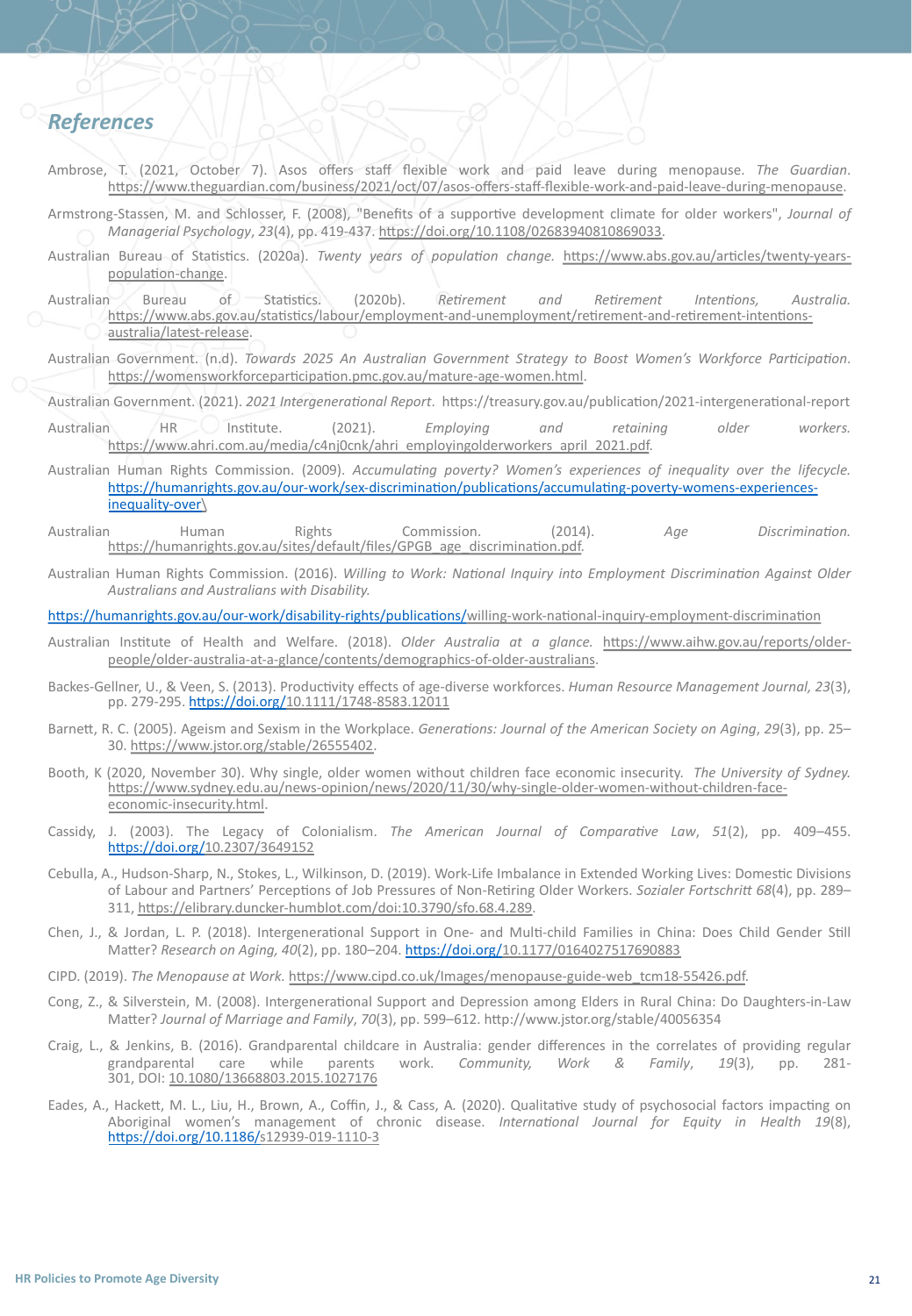- Dalzell, S. (2019, November 19). Government flags upskilling to minimise economic burden of older, unemployed Australians on budget. *ABC.* [https://www.abc.net.au/news/2019-11-19/josh-frydenberg-older-australians-working-longer-new](https://www.abc.net.au/news/2019-11-19/josh-frydenberg-older-australians-working-longer-new-training/11717012)training/11717012.
- Fair Work Ombudsman. (n.d.). Personal/carer's leave, compassionate leave & family and domestic violence leave.<br>[https://www.fairwork.gov.au/tools-and-resources/fact-sheets/minimum-workplace-entitlements/personal-leave-and](https://www.fairwork.gov.au/tools-and-resources/fact-sheets/minimum-workplace-entitlements/personal-leave-and-compassionate-leave)compassionate-leave.
- Gordon, P.A. (2018). Age Diversity in the Workplace. In: C. Aquino & R. [Robertson](https://doi.org/10.1007/978-3-319-54993-4_2) (Eds.), *Diversity and Inclusion in the Global Workplace*. (pp. 31-47). Palgrave Macmillan, Cham. https://doi.org/10.1007/978-3-319-54993-4\_2
- Horsfall, B., & Dempsey, D. (2015). Grandparents doing gender: Experiences of [grandmothers](https://doi.org/10.1177/1440783313498945) and grandfathers caring for grandchildren in Australia. *Journal of Sociology*, *51*(4), pp. 1070–1084. https://doi.org/10.1177/1440783313498945
- Kunze, F., Boehm, S. and Bruch, H. (2013). Age [Diversit](https://doi.org/10.1111/joms.12016)y and Company Performance. *Journal of Management Studies*, *<sup>50</sup>*(3), pp. 413-442. https://doi.org/10.1111/joms.12016
- Lössbroek, J., & Radl, J. (2019). Teaching older workers new tricks: Workplace practices and gender training differences in nine European countries. *Ageing and Society, 39*(10), pp. 2170-2193. DOI:10.1017/S0144686X1800079X
- Lumsdaine, R. L., & Vermeer, S. J. C. (2015). Retirement Timing of [Women](https://doi.org/10.1007/s13524-015-0382-5) and the Role of Care Responsibilities for Grandchildren. *Demography 52*(2), pp. 433–454. DOI: https://doi.org/10.1007/s13524-015-0382-5.
- Makortoff, K. (2021, May 20). Menopause study to uncover impact on senior women in the City. *The Guardian*. [https://www.theguardian.com/society/2021/may/19/financial-sector-takes-part-in-survey-about-impact-of](https://www.theguardian.com/society/2021/may/19/financial-sector-takes-part-in-survey-about-impact-of-menopause)menopause.
- Matz-Costa, C., Carapinha, R., & Pitt-Catsouphes, M. (2012). Putting Age in Context: Relational Age and Inclusion at the Workplace. *Indian Journal of Gerontology, 26*(1), pp. 50-74. [http://www.gerontologyindia.com/pdf/vol26-](http://www.gerontologyindia.com/pdf/vol26-1.pdf) 1.pdf#page=30.
- Maury, S. (2020 , February 21). Poverty in Australia 2020: What does a [gendered](http://www.powertopersuade.org.au/blog/poverty-in-australia-2020-what-does-a-gendered-analysis-reveal/19/2/2020) analysis reveal? *The Power to Persaude.* http://www.powertopersuade.org.au/blog/poverty-in-australia-2020-what-does-a-gendered-analysis-reveal/19/2/2020.
- Melican, C., & [Mountford,](https://www.vwt.org.au/blog-menstrual-policy/) G. (2017, May 23). Why we've introduced a menstrual policy and you should too. *Victorian Women's Trust*. https://www.vwt.org.au/blog-menstrual-policy/.
- ModiBodi. (2021, May 4). *Modibodi launches menstrual, menopause & miscarriage paid leave*. [https://www.modibodi.com/blogs/womens-underwear-online/modibodi-launches-menstrual-menopause-miscarriage](https://www.modibodi.com/blogs/womens-underwear-online/modibodi-launches-menstrual-menopause-miscarriage-leave)leave.
- Patterson, K. (2021). *Ageism and countering the effects of COVID-19 on Older Australians at work* [Speech transcript]. Australian Human Rights Commission. [https://humanrights.gov.au/about/news/speeches/ageism-and-countering-effects-covid-](https://humanrights.gov.au/about/news/speeches/ageism-and-countering-effects-covid-19-older-australians-work)19-older-australians-work.
- Radl, J. (2012). Too old to work, or too young to retire? The [pervasiveness](https://doi.org/10.1177/0950017012451644) of age norms in Western Europe. *Work, Employment and Society, 26*(5), pp. 755–771. https://doi.org/10.1177/0950017012451644
- Robin, M., & Poorhosseinzadeh, M. (2021, August 6). Is It a Bloody Good Idea? Talking About Menstrual and Menopause Leave in Australia. *Australian Institute of Business*. [https://www.aib.edu.au/blog/aib-review/talking-about-menstrual](https://www.aib.edu.au/blog/aib-review/talking-about-menstrual-menopause-leave-australia/)menopause-leave-australia/.
- Tan, X., Ruppanner, L., & Wang, M. (2021). Gendered [housework](https://doi.org/10.1080/21620555.2021.1944081) under China's privatization: the evolving role of parents. *Chinese Sociological Review*, DOI: 10.1080/21620555.2021.1944081.
- Terrell, K. (2019). *Age Bias That's Barred by Law Appears in Thousands of Job Listings.* AARP. [https://www.aarp.org/work/working](https://www.aarp.org/work/working-at-50-plus/info-2019/age-bias-job-listings.html)at-50-plus/info-2019/age-bias-job-listings.html.
- Terrell, K. (2020). *Employers Worldwide Often Exclude Age From Diversity Policies.* AARP. [https://www.aarp.org/work/working-at-](https://www.aarp.org/work/working-at-50-plus/info-2020/employer-age-diversity-survey.html)50-plus/info-2020/employer-age-diversity-survey.html.
- The Senate Economics References Committee. (2016). '*A husband is not a retirement plan' Achieving economic security for women in retirement.* Senate Printing Unit, Parliament House, Canberra. https://www.aph.gov.au/Parliamentary\_Business/Committees/Senate/Economics/Economic security\_for\_women\_in\_r etirement/Report.
- Towey, H. (2021, October 7). Fashion giant Asos now offers paid leave and work-from-home options to staff experiencing menopause and pregnancy loss. *Business Insider*. [https://www.businessinsider.com.au/asos-paid-leave-work-from](https://www.businessinsider.com.au/asos-paid-leave-work-from-home-menopause-abortion-surgery-2021-10?r=US&IR=T)home-menopause-abortion-surgery-2021-10?r=US&IR=T.
- Tu, J. (2021, April 12). [Superannuation](https://womensagenda.com.au/latest/superannuation-introduces-creates-paid-menstrual-and-menopause-leave/) introduces paid menstrual and menopause leave. *Women's Agenda*. https://womensagenda.com.au/latest/superannuation-introduces-creates-paid-menstrual-and-menopause-leave/.
- Tuohy, W. (2020, September 12). Australia's first claim for 'reproductive leave' gets ACTU backing. *The Age*. [https://www.theage.com.au/national/victoria/australia-s-first-claim-for-reproductive-leave-gets-actu-backing-](https://www.theage.com.au/national/victoria/australia-s-first-claim-for-reproductive-leave-gets-actu-backing-20200910-p55ujq.html) 20200910-p55ujq.html.